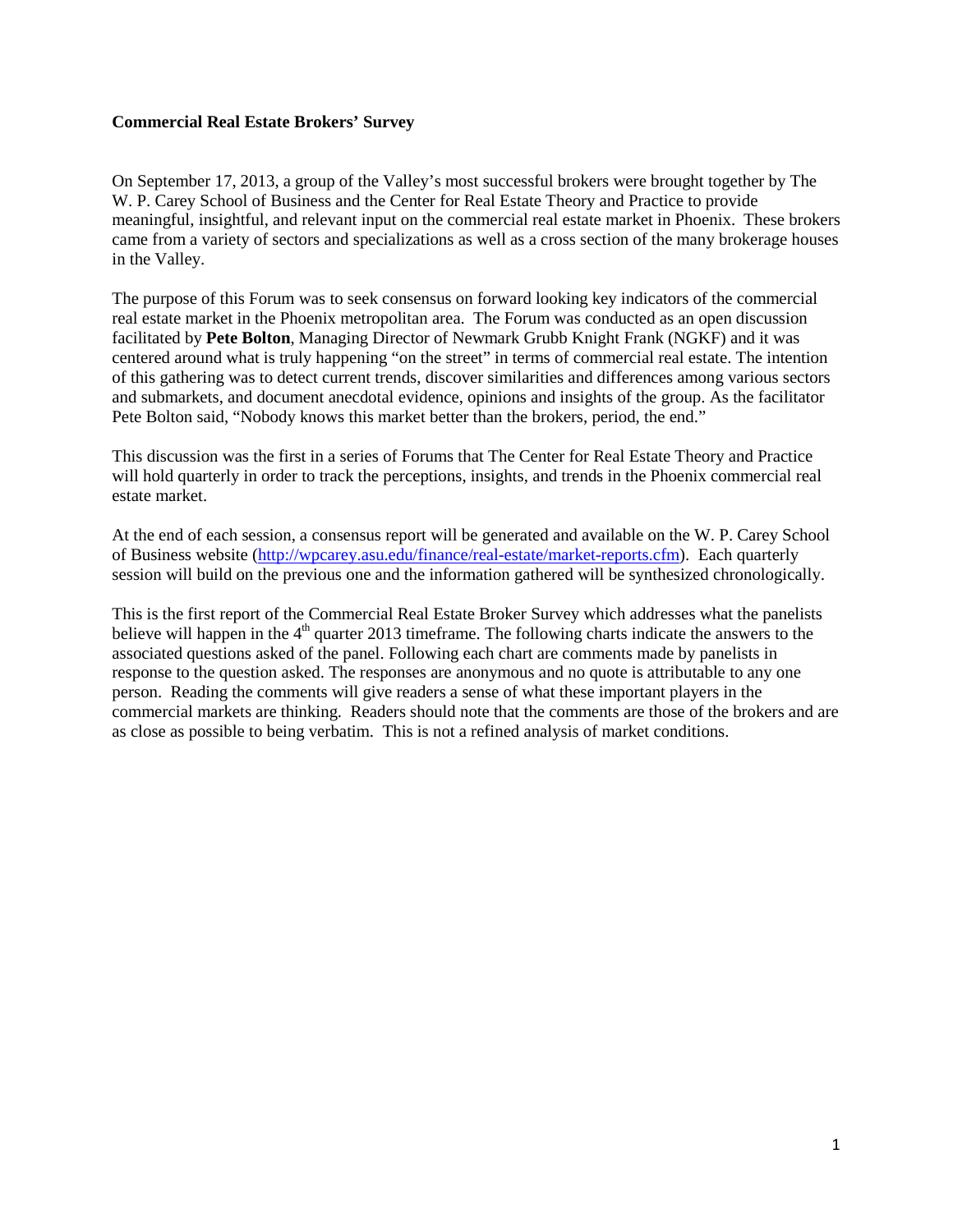#### Where are we in the cycle?



- It's fascinating that 88 percent said we're in a recovery and yet rents are going down.
- There is a lot of uncertainty and over cautiousness. I'm all for a sustained gradual ascent in the economy, but this is very anemic.
- Is there anything wrong with a very slow recovery? We're not used to that in Arizona.
- Look at where we've come from on a relative basis. In 2005, we were number one in job growth nationally, and we went from number one to number 49. In 2008 and 2009, we lost 230,000 jobs. That's a lot of jobs lost. You think there weren't brokers looking to jump out of windows? We were, but we've clawed our way back through that.
- Clearly, I think we're in recovery. It's just relative.
- How would you define recovery?
	- o I would say positive job growth and positive net absorption in almost all sectors.
- But you still can't have a good market at 21 or 22 percent vacancy. You can't have rent growth. There are certain sectors- certain cores that are having rent growth, but look at overall market vacancy, anywhere you look; it's 22 to 25 percent, so you can't have rent growth.
- When you talk about rent growth, it's all on the fringe. The only buildings that have gotten any lift in rent are in the Scottsdale Quarter where they're doing their last deal or Hayden Ferry where they're doing their last deal.
- It's all on the margin. It's occurring on those last couple available spaces where they're driving rent up. Otherwise, I'm not seeing anybody able to drive rent.
- We're chewing through vacancy though because we have job growth and we have absorption.
- When you talk to a developer, they'll say they're looking for land sites.
- Two years ago, if you tried to bring a land site to a developer or talk to them, they would literally kick you out of their office or hang up on you. They're listening now.
- I think a lot of our issues still exist, some of which are self-inflicted within our state and our market, but I think the majority of our issues are really macroeconomics.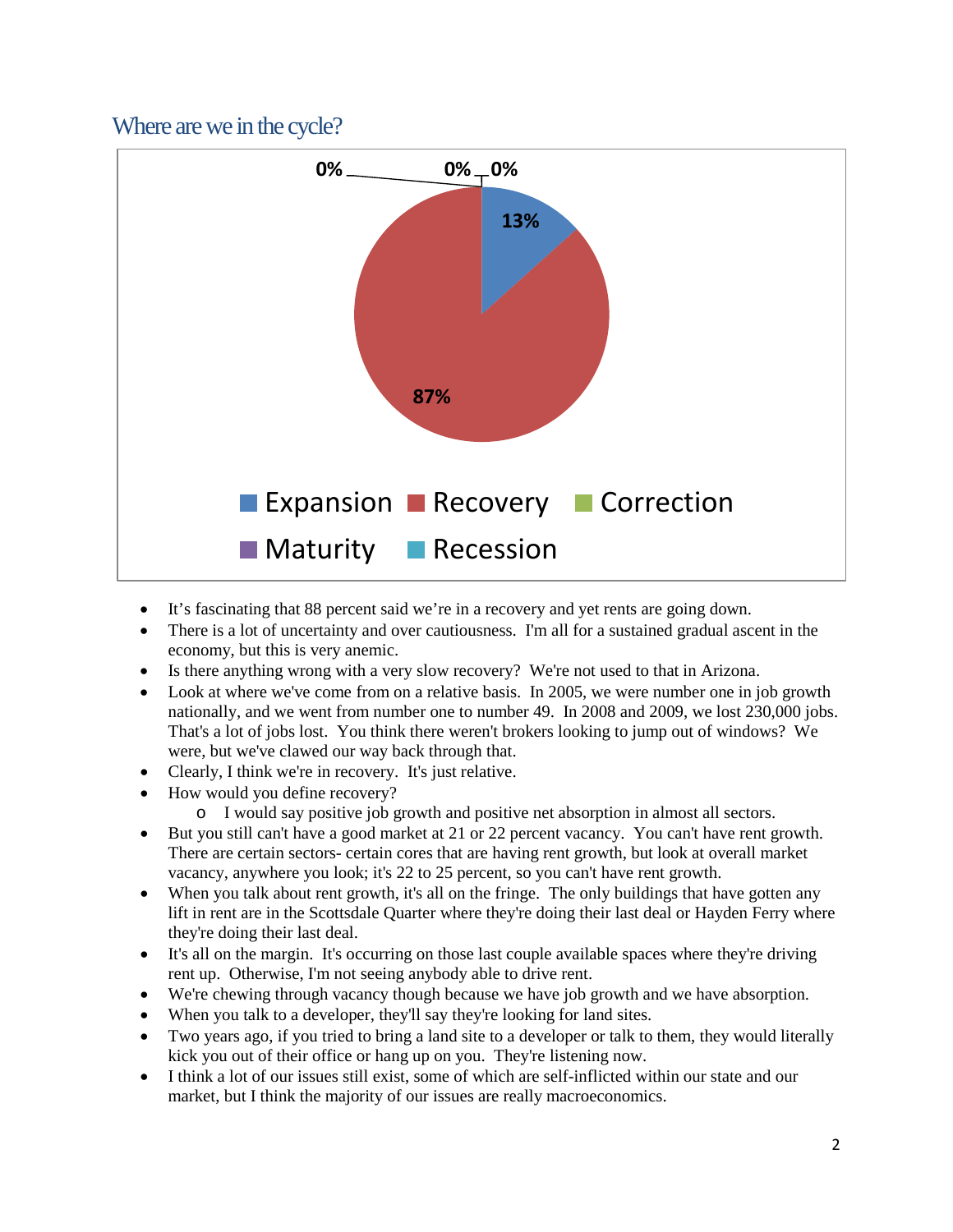- I think if you talk to any CFO, he or she is asking themselves, what is the impact of 2014 when the Frank-Dodd financial regulatory legislation comes into implementation? 2015 with Obamacare? You look at Europe. They still have the flu, economic flu. China's on a bubble. I think there's a lot of uncertainty and lack of clarity.
- You talk about your segments being in restraint, there's absolutely no restraint in home building right now. It's out of control.
- It's frightening how fast things are going—these guys are paying \$300,000 an acre now for residential land in some parts of town. Builders are holding back inventory just because they either don't want to run out of product, or they want to wait for the prices that they think are going to go up even more. What I see is that—because I've been through these cycles before and I've been around so long -- is that usually retail follows right behind home building and it doesn't seem to be happening that way now. I'm seeing all this land getting churned up, but it's not being followed by shopping centers like it used to be.
- I think the market has peaked. It is just not showing up in the numbers yet, because the investors have really slowed down their purchases recently. I think they don't want to end up with vacancies. The prices have gone up dramatically. The thing that has been very fast is the price recovery, but the construction has not really moved very much.
- Everybody thinks the housing market's just going gangbusters, and it's really just the land sales that are doing well. The home builders aren't necessarily doing well, except for a few small pockets like Chandler, Gilbert, and Peoria.
- The home builders are doing well from a pricing point of view, but not from a unit count.
- Yeah. Finished lot inventory is all but gone. They're well on their way to developing and have been for almost two years now…a year and a half, anyway, at least in the premier submarkets. We're at peak values in Chandler and below replacement cost in parts of Pinal County. It's not as rosy as everybody thinks. The land market is going nuts.
- The consensus is that we are still basically in recovery, but we're going slowly. Real slowly. We're not used to slow.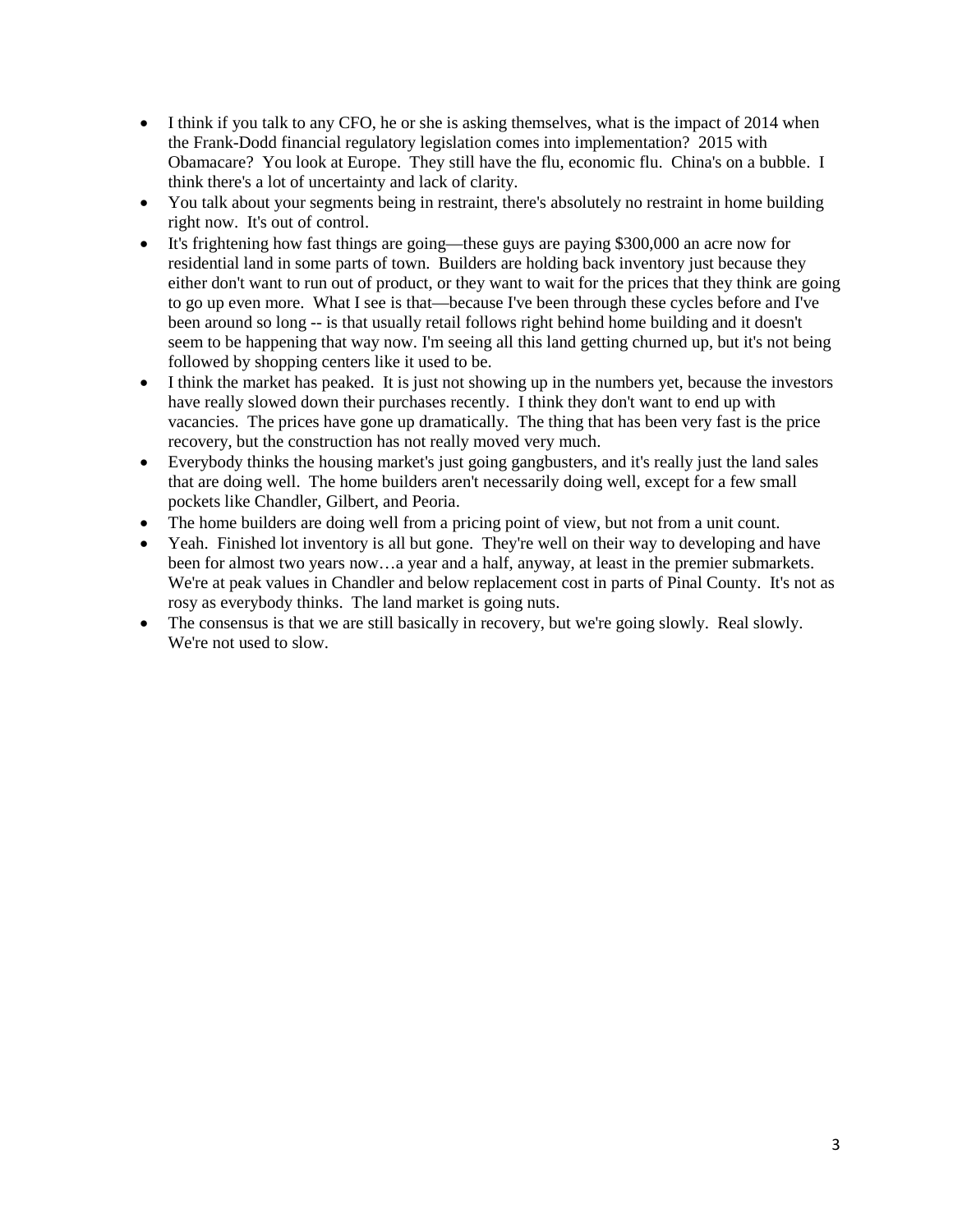

#### Where are Apartment Vacancy Rates headed in the next three months?

- We have home builders now whose primary marketing focus is on apartments. The game plan for some is to send out thousands of flyers a week to apartment buildings to pull renters out. They don't offer a price sheet. They offer a \$620.00 payment.
- Part of that thought is that people who have been in the penalty box are going to come out of their apartments now because they have credit and can actually buy a home.
- It's an interesting dynamic, because we have a ton of apartments coming on the market which says vacancy rates are going to go up, and then we got a lot of people who are coming out of the one or and two-year "penalty box" who are supposedly going to absorb those new housing units.
- We also have 200,000-225,000 rental homes on the market; this says to me that there is a correlation between renting an apartment and the level or quality of the job market. There is still a lot of underemployment or unemployment.
- Still, a lot of people, who maybe could afford to get a home and are out of the penalty box, are not quite sure what the right move is to make. There's so much negative stuff in the media about it being a false recovery. They do not want to buy at the wrong time like last time.
- If a guy doesn't think his house is going to go up in value, why would he buy it? It's cheaper to rent and less hassle. If it's not going to go up in value you might as well rent.
- I don't know how much effect that has on the commercial world. Truthfully, if anybody has any comments on that, I've really never been in any meetings where someone says, I'm worried about the vacancy rates in apartments, other than absorbing land. That would be about it.
- I love the density.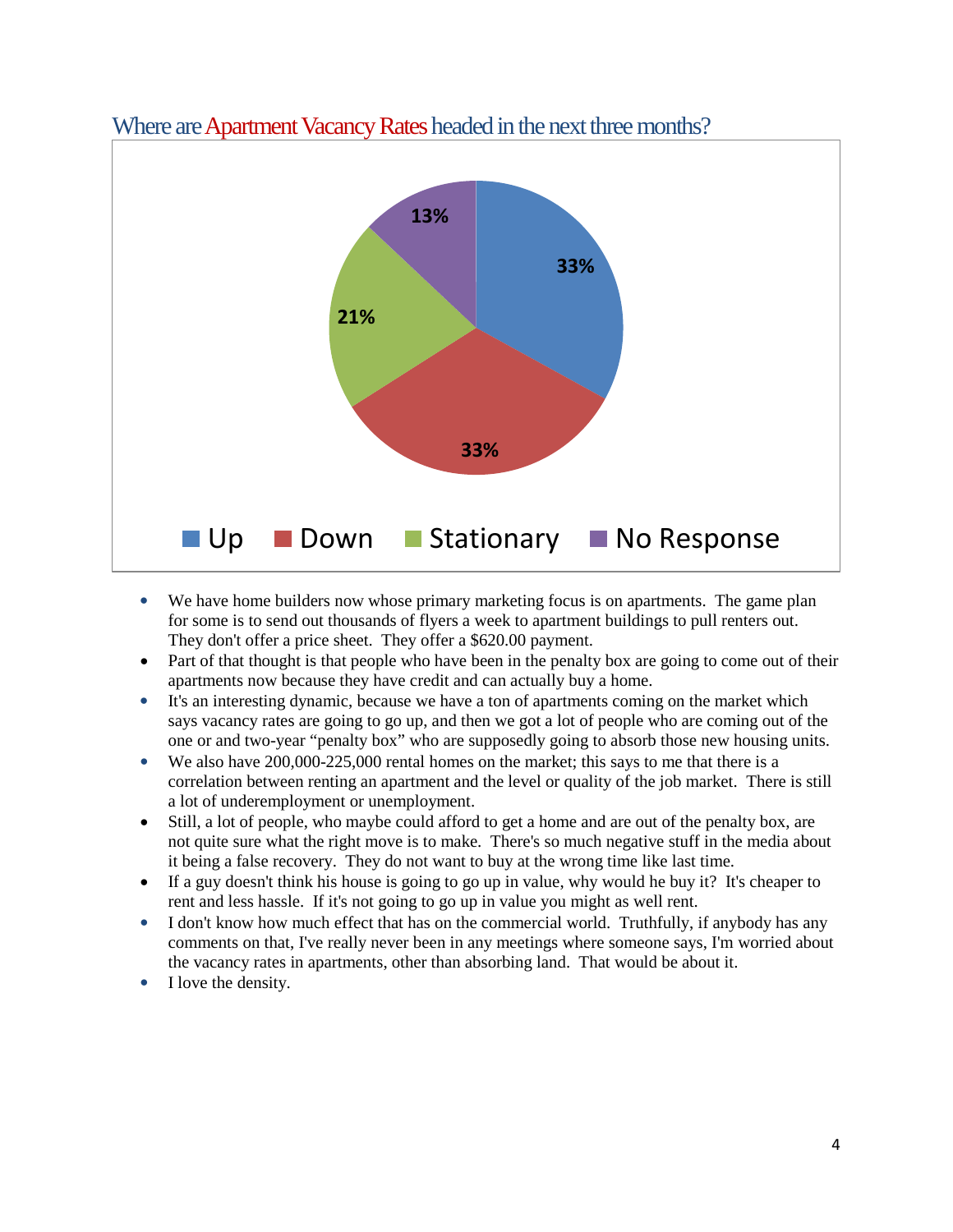

Where are Apartment Rents headed in the next three months?

• No discernible comments.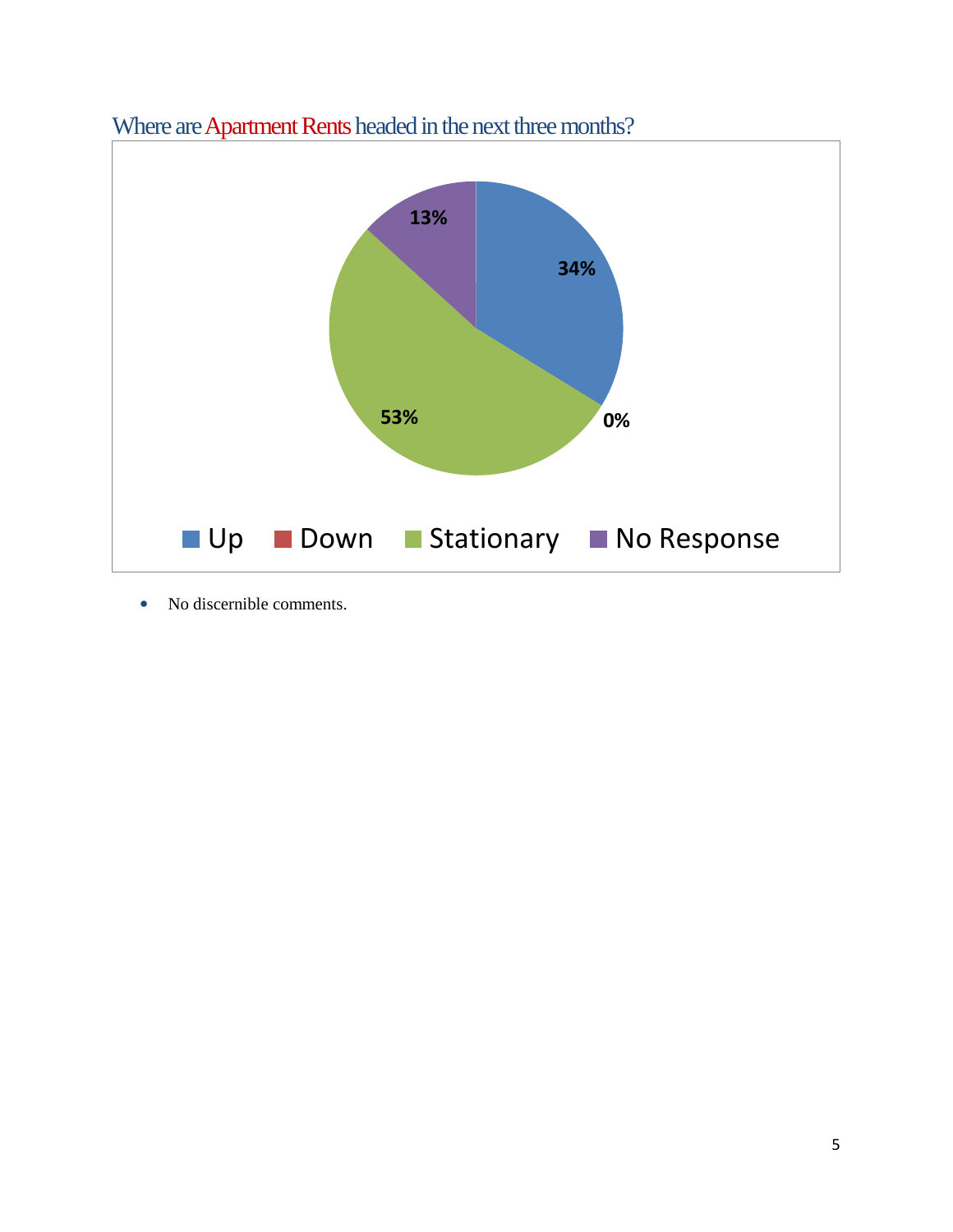

### Where are Big Box Industrial Vacancy Rates headed in the next three months?

- We're at a plateau right now and I anticipate it plateauing through the end of the year, so stationary is probably as relevant a term as any. It's a demand issue right now, specifically, a lack of demand. Over the last year, we had two transactions consummated, at least on an existing big box basis. In 2010, we probably had 15 or 16 of those transactions.
- In the larger, bigger boxes, there is a robust amount of new construction for design-build projects, a good ten to 12 larger corporate design-builds that have been announced over the last 18 to 24 months.
- Why are they looking to build their own buildings when there is brand new existing, state-of-the-art product?
	- o Because it is primarily very specialized use, like food and beverage, or it is scale. T.J. Maxx is a 1.6 million square foot, fully air conditioned facility, so it's specialized facilities.
- Right now, we're about six million feet available for building over 250,000 feet. It's good to be a tenant.
- What do you attribute the lack of demand to, lack of job growth?
	- o Macroeconomics. The CFO is really the true rock star in our world because the CEO follows the CFO's lead in many of these decisions. I just think there's an extreme level of caution right now nationally and globally. There is a lack of clarity. Again, this legislation that's coming down the pike in 2014 with Frank-Dodd and then Obamacare in 2015 and sequestration. It is just easier right now to renew for a year or two or three.
- We've got a great story to tell in Phoenix, i.e. right-to-work state, low natural disaster, four and a half million person marketplace sandwiched in between Mexico (which believe it or not, is an asset, not a negative) and Texas and California. Great story, but I think right now there is too much uncertainty.
- If two or three deals land by the end of the year, and I know there's a lot of them circling, people might have a very different perception come the first quarter of 2014.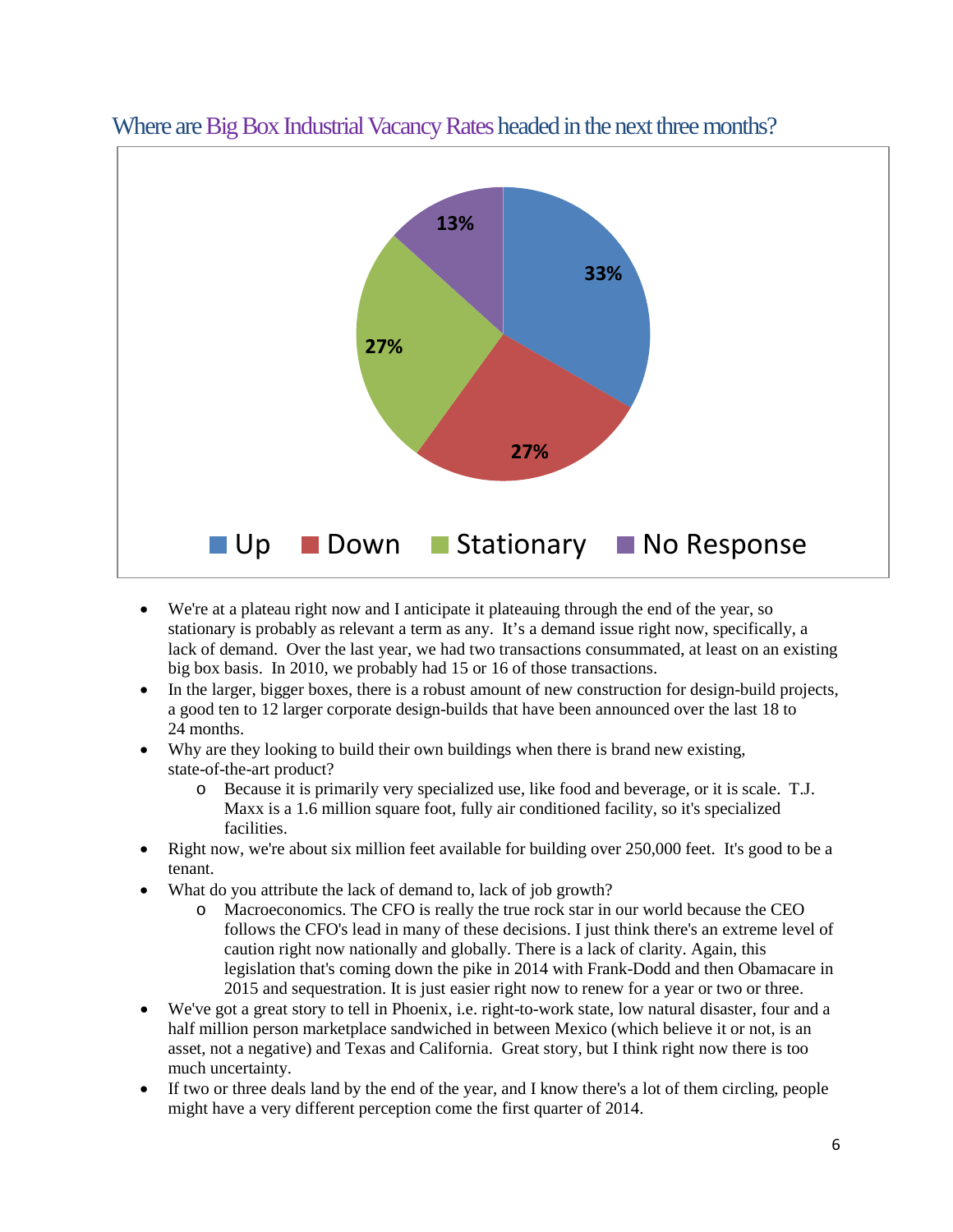• With the scale of these transactions, you can move the needle rapidly on the vacancy. My concern is we've been sitting this way with a lethargic demand. Only two deals over 250,000 feet in existing larger spaces done over the last 12 to 18 months.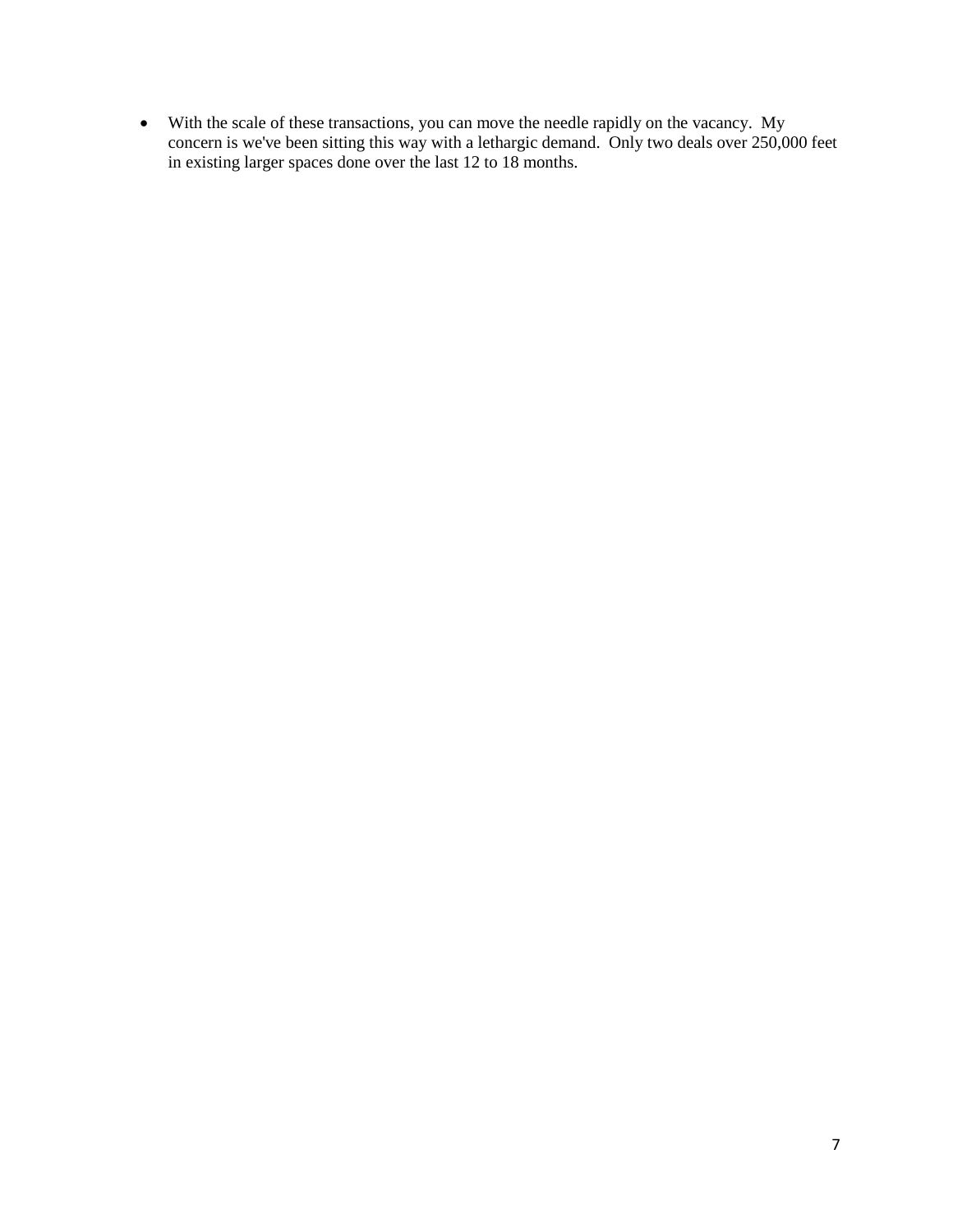

Where are Big Box Industrial Rents headed in the next three months?

• Flat to marginally down.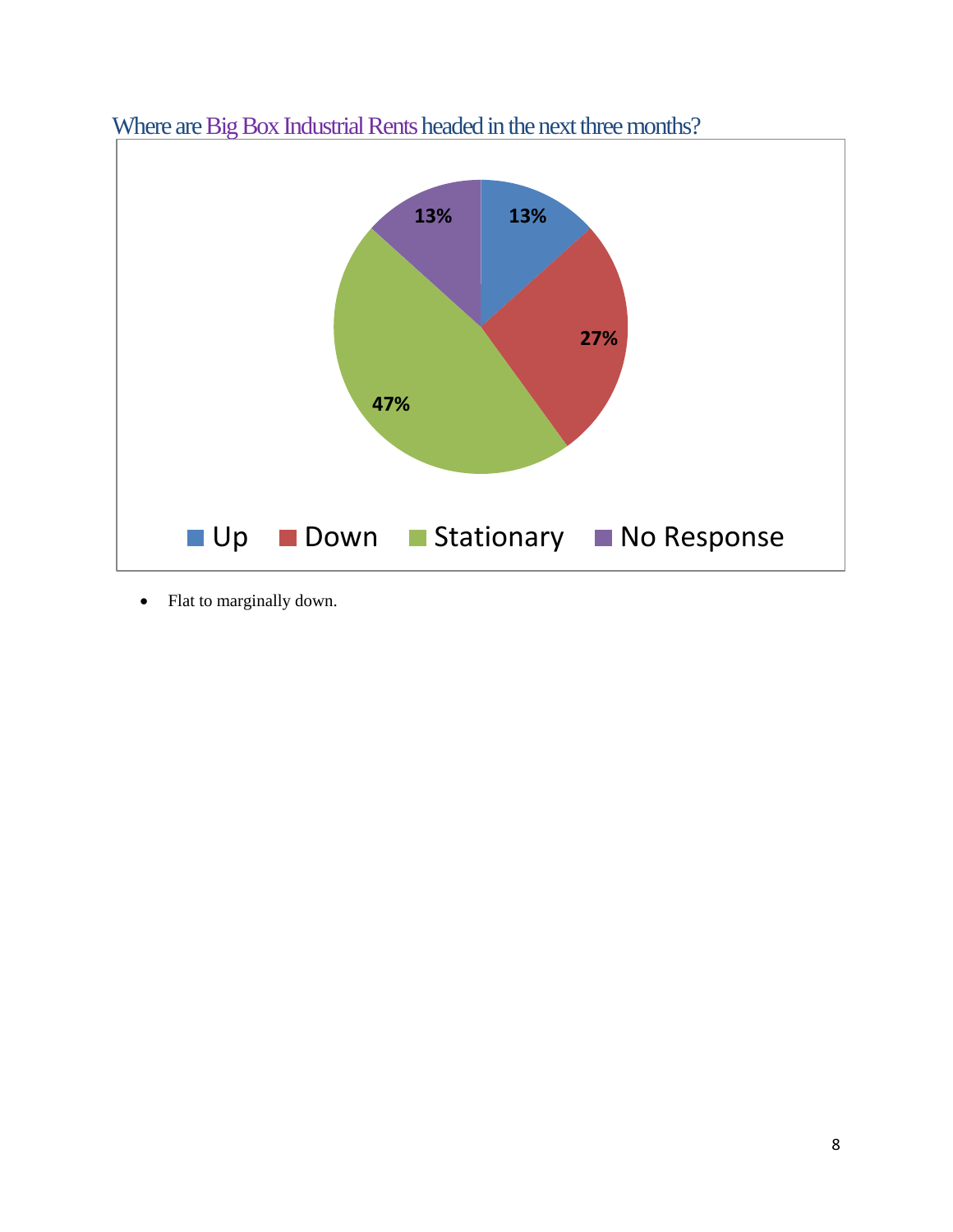Where are Multi-Tenant (under 15K square feet) Industrial Vacancy Rates headed in the next three months?



- The small to mid-size general industrial users are back, which is good to see.
- This is somewhat tied to housing. I'd say the southeast valley is probably a year to two ahead of the southwest valley.
- There are a number of corporations that have picked the Valley for their brand new state-of-the-art regional distribution centers or a manufacturing plant. Subzero for instance, expanded in Phoenix. 60 percent of their worldwide product is built out of Goodyear.
- Of course, that generates all the subcontractors who take the medium space, 15,000 to 50,000 square foot multi-tenant deals.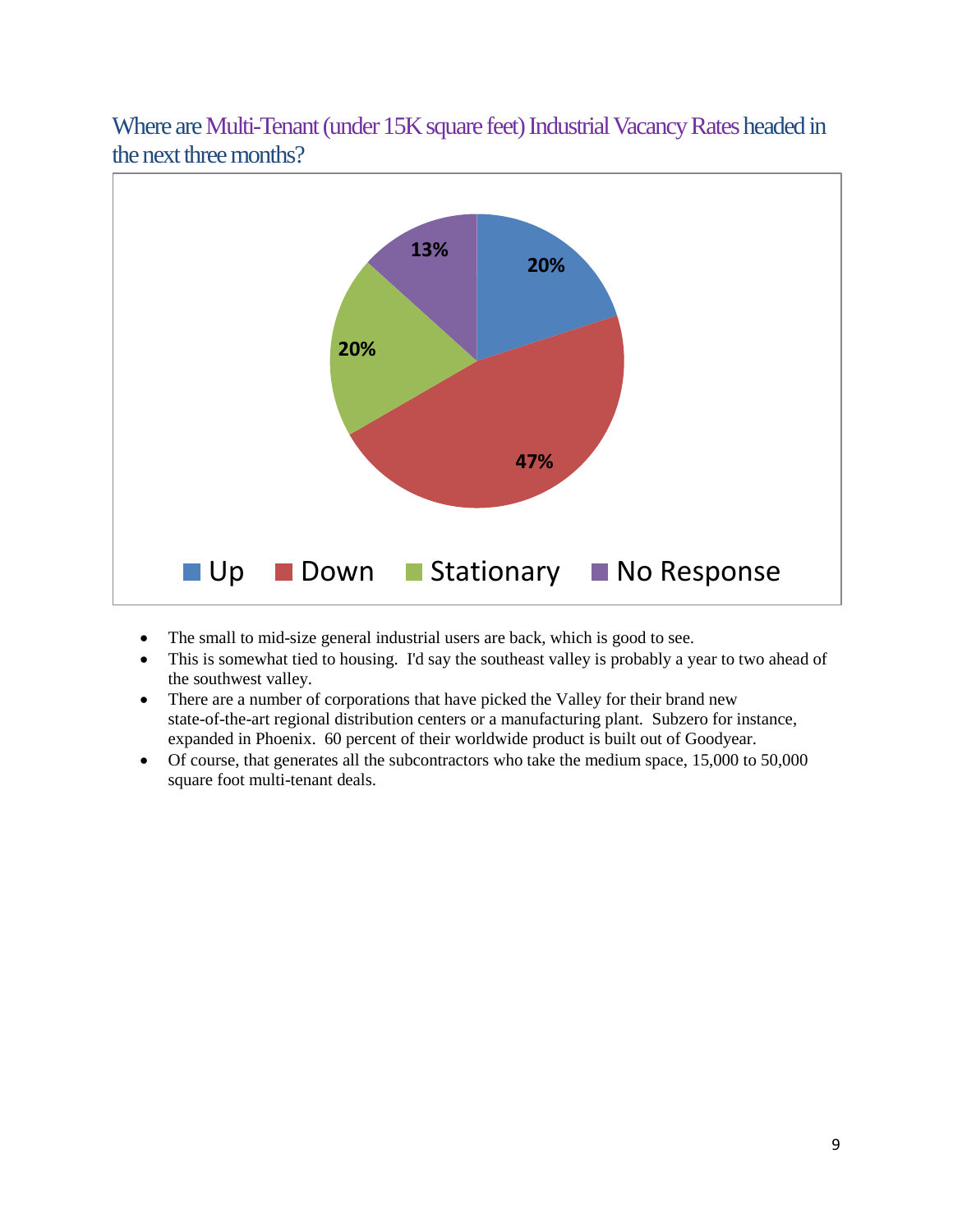Where are Multi-Tenant (under 15K square feet) Industrial Rents headed in the next three months?



- These are the Mom and Pop's that come back first, and these people came back early in 2010. They were six-month leases or year leases. Landlords just wanted to back anything. Didn't matter if you had credit. If you could fill out the lease form and give them a security deposit, you had a lease. Those people have now expanded to 5,000 to 10,000 square feet. A lot of them have 24 months left on their lease or less.
- These will be the companies that will jump to 25,000 to 50,000-square feet where I think there is a bulk amount of space. Give that slide another 18 to 24 months, and you can probably put that to 15,000 to 50,000 square feet and you'll have a different discussion.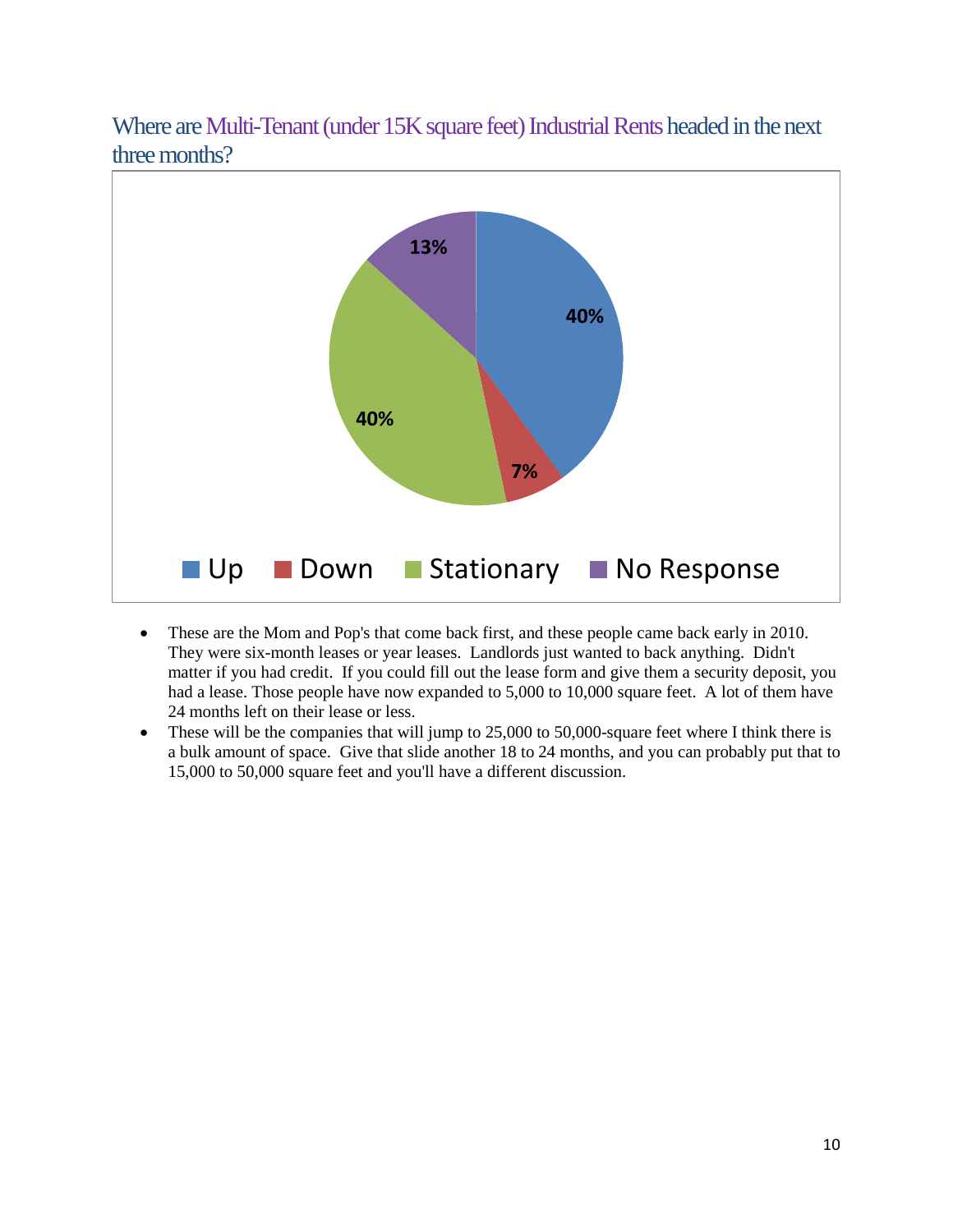Where are General Industrial (over 15K square feet) Vacancy Rates headed in the next three months?



- The owner-user segment of the market has been on fire for 2 years That is somebody who owns a freestanding industrial building and is growing out of it, which is very, very encouraging in our marketplace. That's the foundation of the industrial market - the owner user. They got a little manufacturing shop and a broker goes in and cold calls them. The guy says, yeah, I'm thinking about moving to a 35,000 square foot space from a 20,000. So, the broker finds them the 35,000 square foot space. The owner buys that building. He sells the building they're coming out of. He gets a double hit. That has been very successful. So, how's that still going?
	- o It's tending to go well, and it's going to continue to be that way because interest rates are still low and people are fearful. They're at capacity. They're stepping on each other's toes.
	- o Steel guys are on fire. They're out doing builder suits. Especially with rail, because you can't find it. When you are in 20,000 square feet and the less you have to touch a product, the better, and then you will need 50,000 square feet. By taking on that amount of space, if you can find it and given where the debt is, you might increase your overhead 10 to15 percent. Great. Let's roll the dice. Because if you don't get it, you're sitting dead in the water two years from now and it's going to cost you a lot more money as a company.
- There are rail service sites, but they are difficult to find. If you've got time and the budget to build, but a lot of the rail in existing buildings are old world design. The major rail companies that serve Phoenix really want fewer customers, not more. They're not interested in your business if you have three or four rail cars a month. They're looking for a couple hundred to several hundred a year. Rail is less than five percent of our market activity, in my opinion.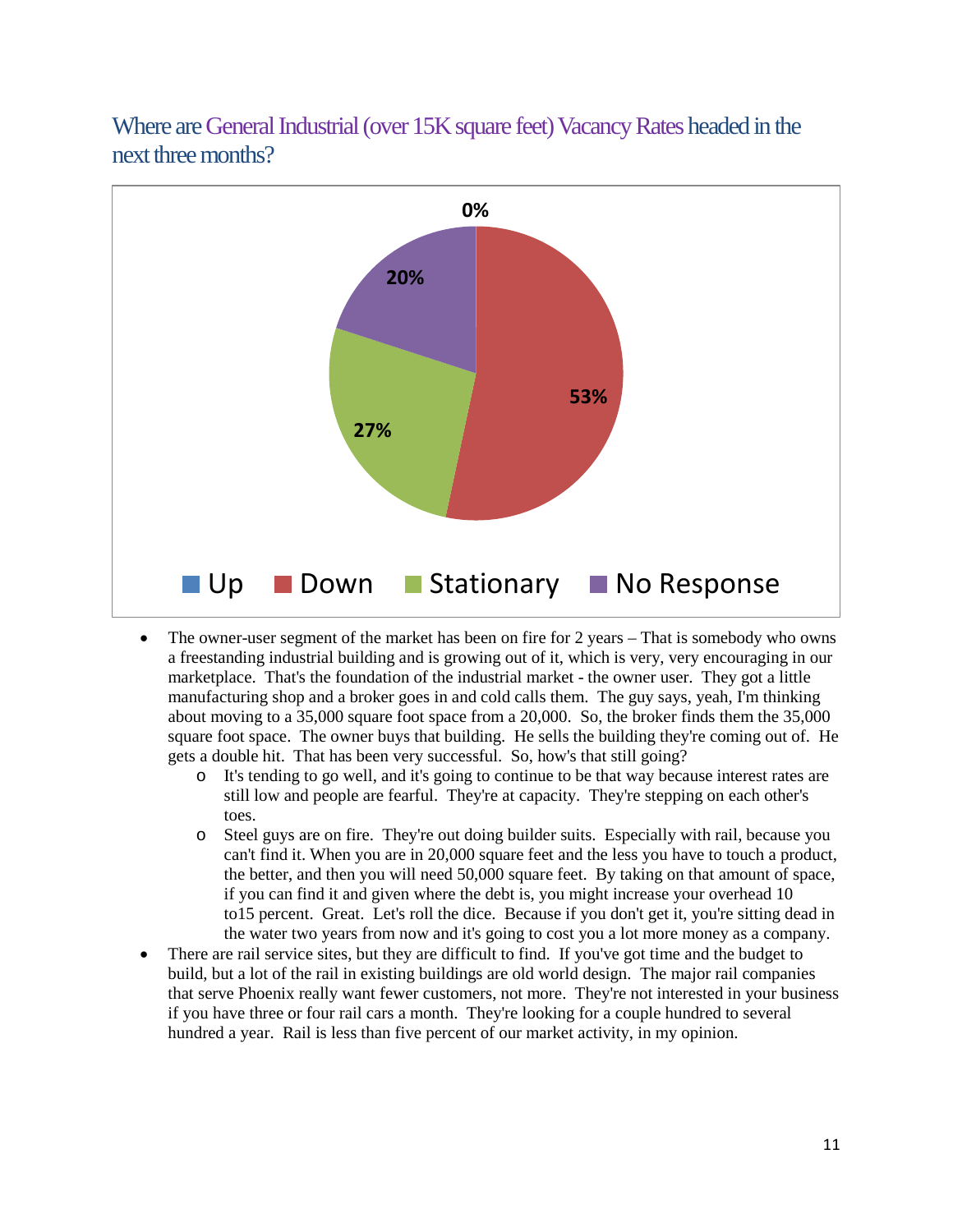Where are General Industrial (over 15K square feet) Rents headed in the next three months?



- The only comment I would say on this is that really, thanks to the recovery in the small to mid-size general industrial, we had positive net absorption through the first six months of this year. Without it, we would have been negative by 600,000 feet.
- Without the net absorption in lease up and some small building sales through the first six months of the year, the overall industrial market would have been negative.
- Yeah. Because of the activity in the smaller to mid-size market, we finished the first six months at roughly a positive 600,000 feet, plus or minus.
- You can't find an industrial building for sale. When you do, the rates they are paying are what we used to call stupid money.
- The institutions for big box, like in the inland empire, they're high fours, low fives on cap rates. Stuff here, I think we're seeing mid fives to low sixes.
- It depends on your rate with a below market rate right now on a 400,000-foot building, that'll sell at a five cap because it's below market. If your rate is at market, you're probably in the high six to seven cap rate.
- So anything stabilized is going to get a lot of activity. You're going to have multiple offers. You're going to do well pricing-wise for your owner.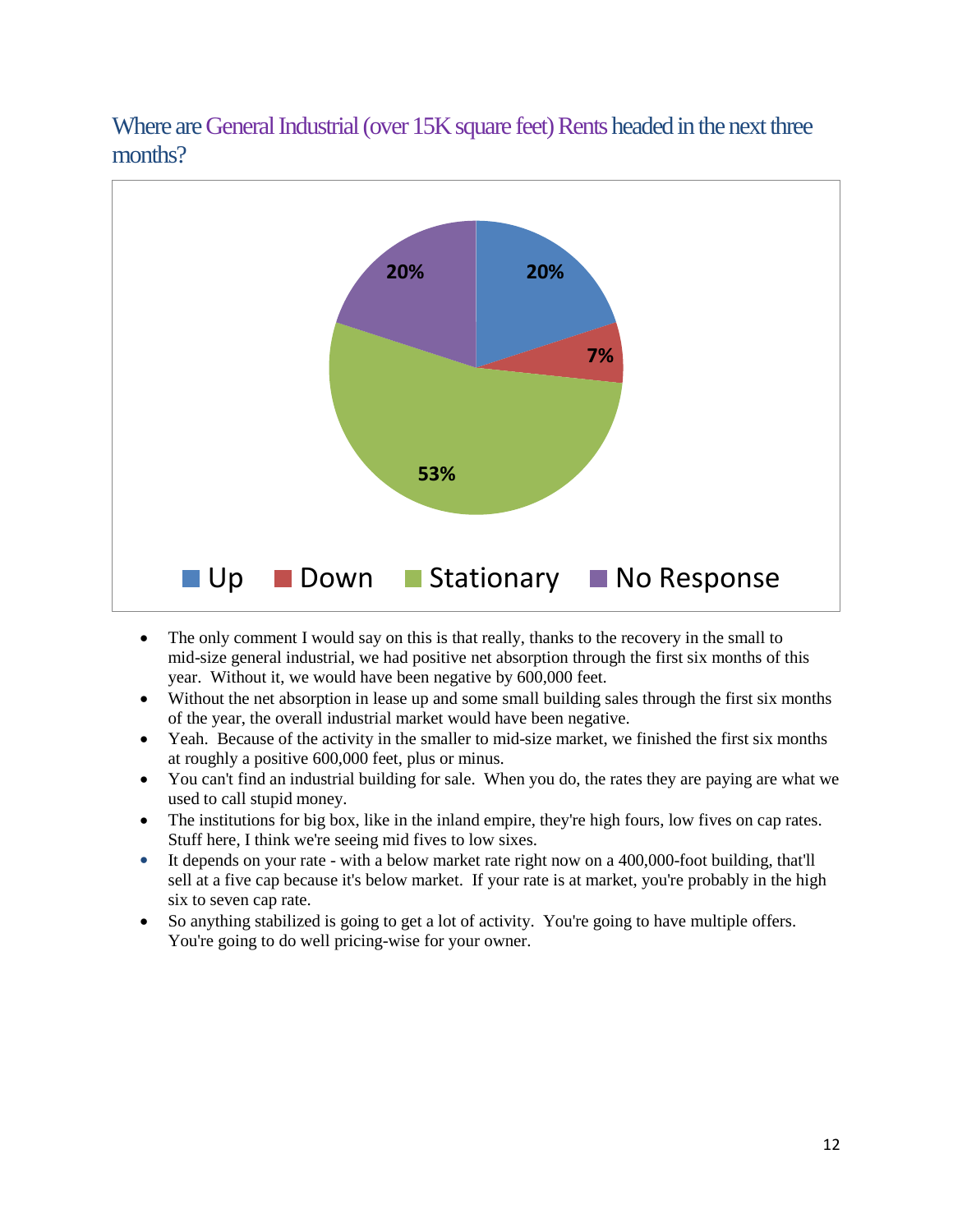

### Where are Office Vacancy Rates headed in the next three months?

- I think you're going to see vacancy rates go down a little. Our year-to-date overall net absorption right now is about 300,000. If you look in North Scottsdale alone, there's about 350,000 to 370,000 square feet of net absorption. I think you're going to see some positive movement.
- If I had to guess, we're probably somewhere around a million square feet net absorption again this year, due to State Farm and some other things. You have State Farm that's eating up space all over the market with a bunch of leases rolling in 2016. You have Wells Fargo Home Mortgage coming up in 2016. That's another 230,000 square feet down in Tempe. You have a lot of leases rolling in 2015 and 2016 - those spaces we know are going to be back on the market. I think vacancy rates will be going down this year again.
- Yeah, I'd say the same. Vacancies are trending down, but not quickly. It's kind of a slow, steady grind.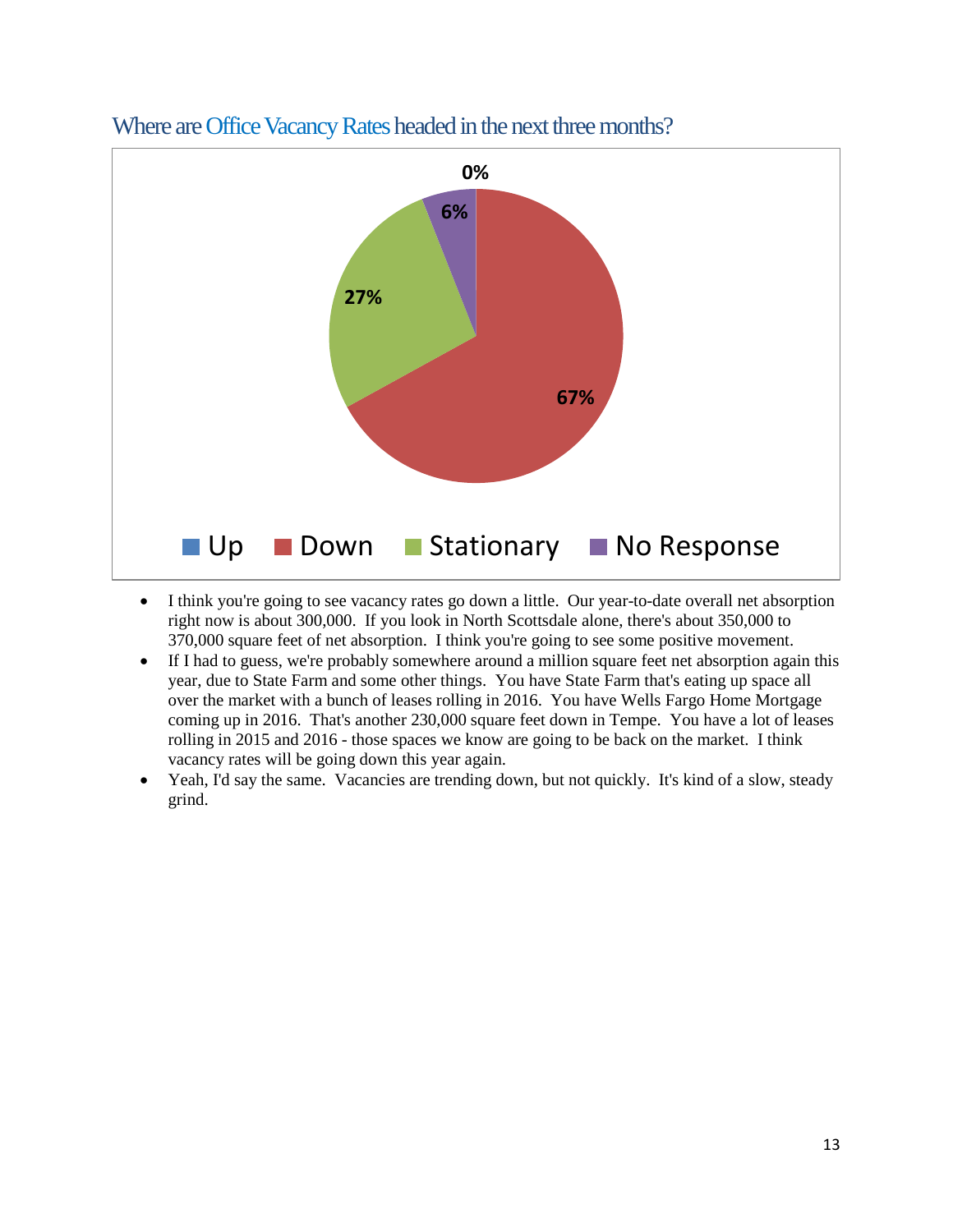

#### Where are Office Rents headed on the next three months?

- I think they're going to stay flat. People are trying to push, but it's hard pushing unless you have a building like Hayden Ferry or something up in the Scottsdale Quarter where you're leasing your last space and you can just say, "I'm not going to lease it unless I get x amount." For most of the buildings, if you still have vacancy to deal with, there's more pressure to get the vacancy leased than there is to push rents right now.
- It is very submarket-specific and the submarkets are all over the board.
- I think they're going to stay flat. It is submarket-driven. It's building-driven where you have some momentum and you're getting a few leases done and now you want that last space. You're going to push rents. You're maybe trying to position your building to put on the market, so you're going to be pushing your rents. It's a little bit of a game. For the most part, I think they're going to stay stationary. You look in Deer Valley, West Valley; it's still really slow out there. Midtown is just in the toilet.
- Downtown Scottsdale, downtown Tempe…those core markets are doing well. Chandler and the Southeast Valley are also doing well, but again, it's all submarket driven. North Scottsdale's starting to pick up. North Scottsdale's been really slow over the last 18 to 24 months. They're finally starting to get some leasing done there.
- If somebody were to build a new office building, what kind of floor plate do they build nowadays?
	- o Ten-foot ceiling height is kind of the new thing. A lot of buildings are nine. The new Hayden Ferry is ten. One of the architects I talked to said ten-foot is the new nine. Not that there's much of that out there yet, but that's what's being designed into the new buildings. The live, work, play thing and being able to bike is big. The community space is a big thing in office now. I think we'll see some of that in the developments, but we're out in front of that a little bit.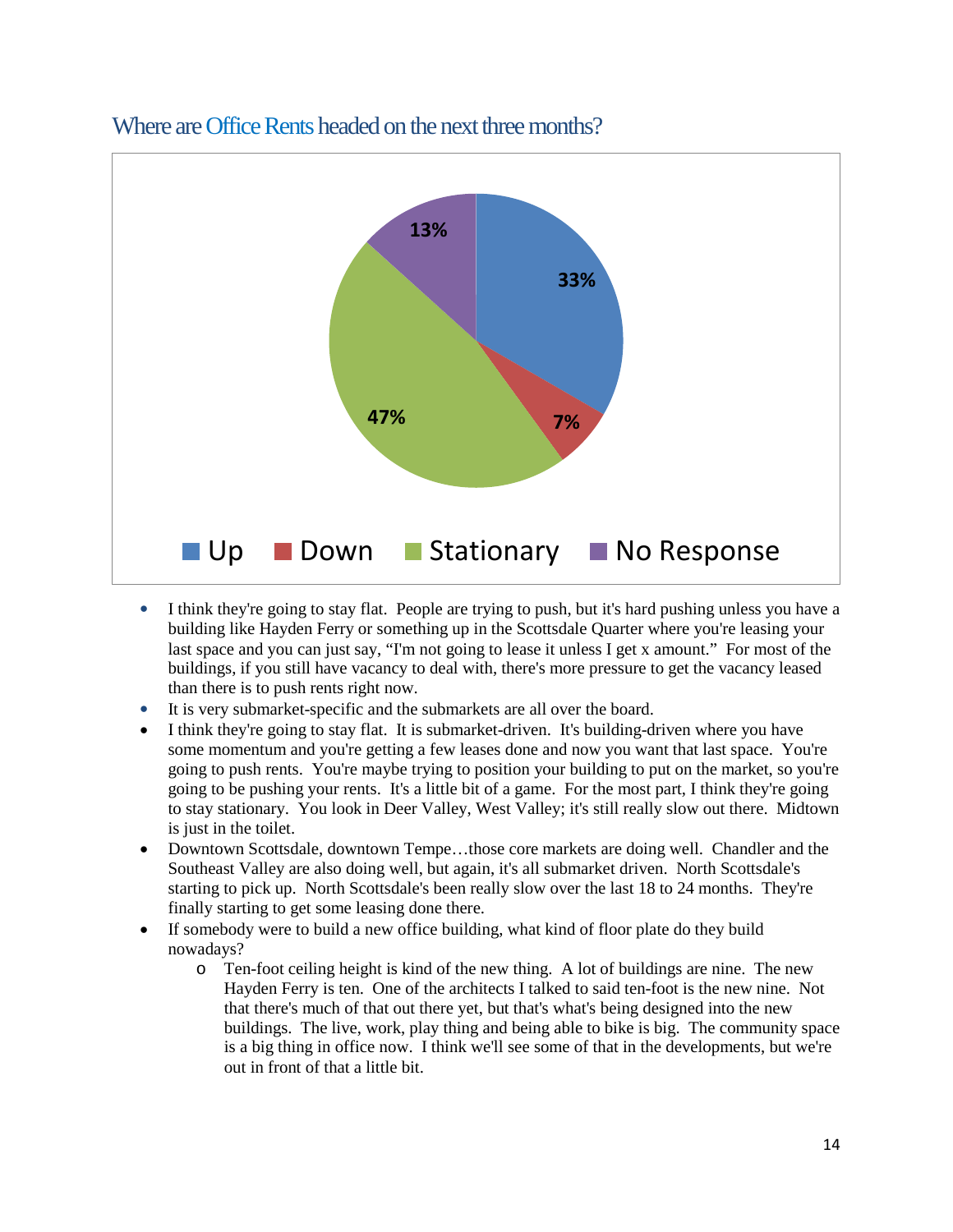o That USA place in downtown Tempe will have a lot of that. Hayden Ferry obviously has some components of that based on where it's positioned. When some of those big deals hit, all of a sudden, like when State Farm comes in and gobbles up half a million feet. It changes your numbers, but it's only a few deals that changed the numbers.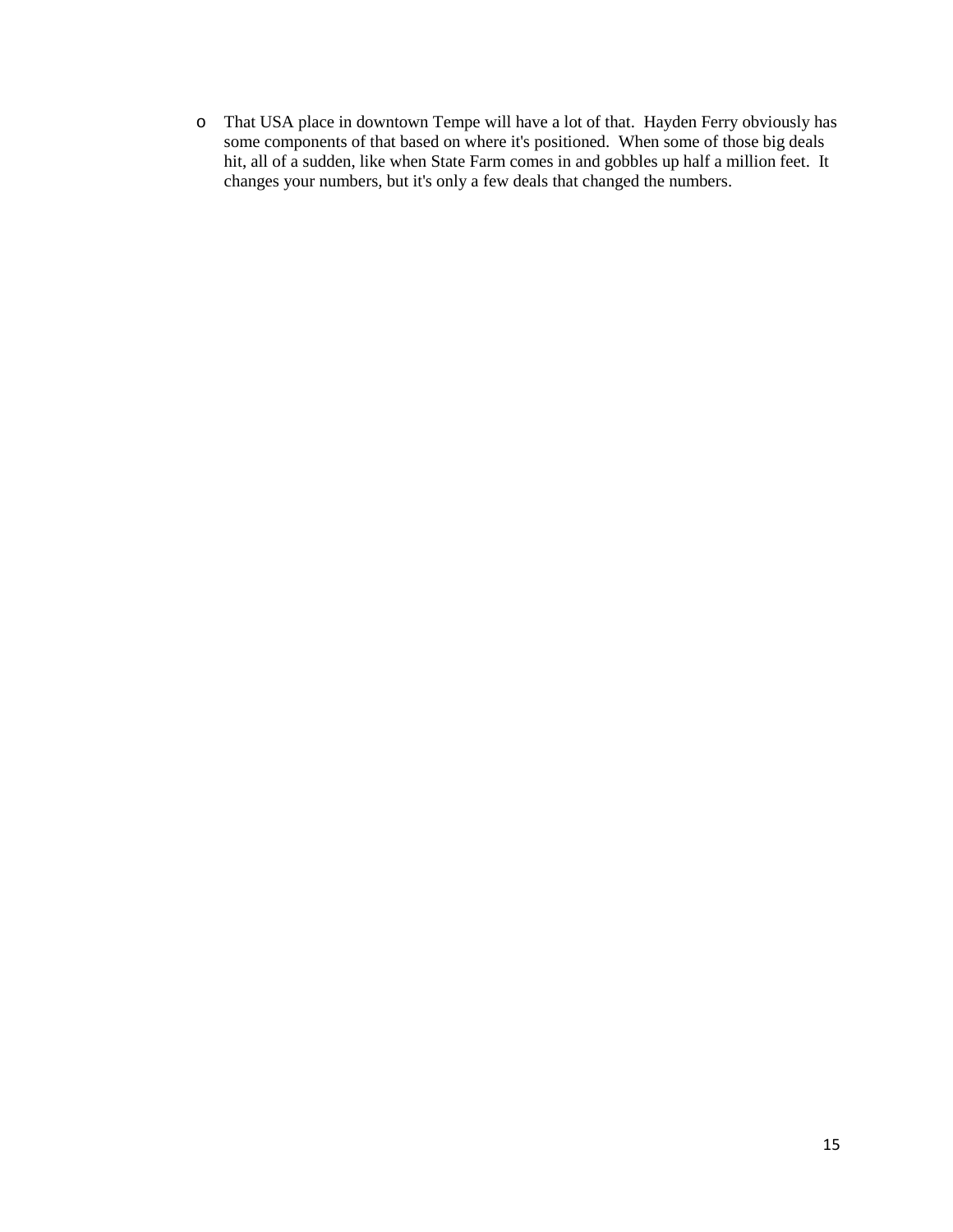

How do you see Medical Office users affecting the absorption of traditional office space in the next three months?

- The future of health care was dramatically changed with passage of Obamacare, only it is going to take us about six or seven years to actually see it. What you're seeing in some of the trends is that we're going back to physicians becoming employed in large systems. Banner has hired, depending on who you talk to, between 1,000 and 1,600 doctors directly and they plan on doubling that. If you assume they end up with 2,800 physicians that means they've hired 15 to 20 percent of all the doctors. That's huge.
- My sense is that the private practice is done, especially in primary care. There's no way you can be a solo doctor anymore and survive with the way the system is evolving. The coordinated care concept means you've got to be part of this larger thing. It's hard to be part of that larger thing if you're just one guy over here doing it your way and the rest of the system is doing it a different way. You have to conform or become a concierge doctor or just get out of it all together and become a cash only provider and try to survive that way, and you'll see some of that.
- The floor plate has to change. You have to have lots of doctors in one space, very well-designed, as little paper as possible, as much patient area as possible. You will see doctors in cubes making their patient phone calls off to the side, but no more offices for doctors, which they don't want to hear.
- If you think parking requirements are high today, when you get to that kind of a volume process, your parking requirement is going to have parking ratios of 5.5 to  $6/1,000$  square feet of building minimum. Now, back to that question, when you ask are doctors affecting occupancy of traditional office space, how many traditional office buildings out there that have more than 5/1000 parking ratio?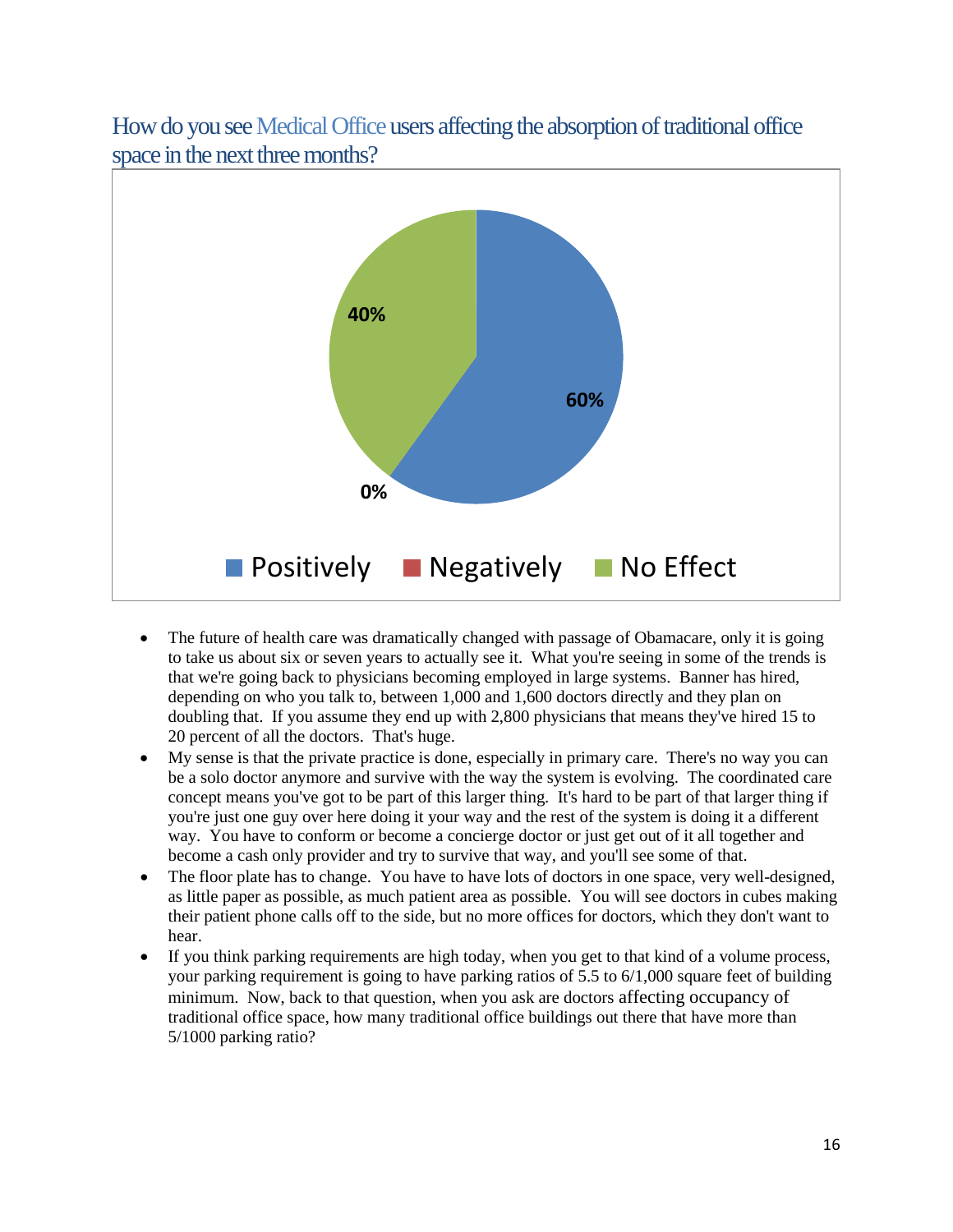- o Very few. If you don't have the parking, you don't have a medical building. If you don't have the plumbing, you don't a medical building. If you don't have the right electrical power, you don't have a medical building. I don't see a lot of medical migration into traditional office. There are exceptions, and I've done those, but I'd say it's going to be few and far between.
- Retail guys how are the doctors affecting the boxes in retail space because there's plenty of parking in those empty retail spaces?
	- o I had a day care user, made a lot of sense. Did the medical out in front of it. The feedback I got is that it has to be existing building. But, to go find a guy that will come in to occupy a space and do the TI and finish out is nearly impossible. To retrofit a space, I think, is cost-prohibitive, so it's a Catch-22.
- Health care loves retail and there is a huge synergy there. If you build a brand new building today from the ground up and you put in a \$50.00 or \$60.00 TI allowance and you try to find somebody who's willing to write a ten-year lease to support that, you're at least at 22 triple net, 24 triple net for that to happen. The rents aren't there yet, so why would a doctor or a practice agree to pay that when they could go find maybe some less desirable retail space and take an existing rent and extract a little bit of money out of the landlord, not much in retail, and then build on that and end up at an effective rate that—maybe 15 triple net, 16 triple net. That's huge.
- Fast Med did a bunch of leases. Fast Meds are doing conversions. We're looking at—doing restaurant buildings where you take a 6,000-square foot building, you do a Fast Med with Five Guys. That's what we're seeing. Then from the dental side, we got Perfect Teeth, Pac Dental, and some other guys coming in to take advantage of these out-parcel end caps where no one else can pay the rent. They're paying \$20 - \$34 dollar rents.
- What are the average TI costs for a—if there is such an animal?
	- o From a shell, depending on what the shell condition is, the number we were working with until about a year ago was about \$55 or \$60, and it's quickly moving up. I'm starting to see \$70.
- Usually landlords were putting up \$50.00 with \$40.00 in TI, but they're paying another 50 bucks on top of that.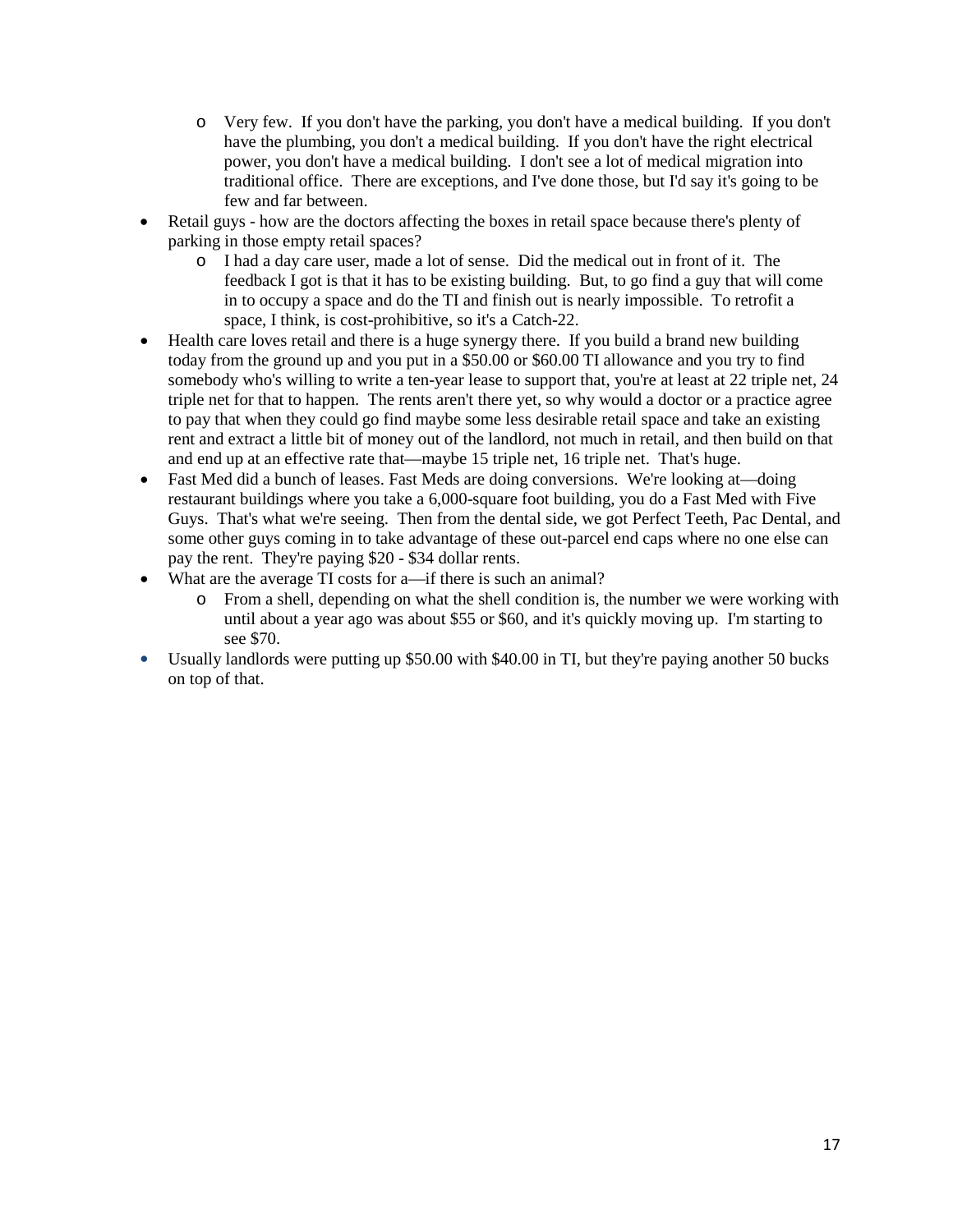Do you see Medical Office uses helping traditional office owners/investors increase their pro formas?



- From my perspective, investors don't necessarily like to see a traditional office building peppered with medical use because it presents all kinds of issues, and usually, it indicates that it's a tough sledding office environment, so they have to make some concessions that otherwise we wouldn't have to make. I think it has helped the traditional office.
- It may fill space, but the investment in the TI is offset by an increase in rent.
- When the market's so bad though and you're a landlord, you're like, all right, whatever. Give me a warm body that can fog a mirror.
- A traditional office buyer is going to look at that space and say, when that lease comes up and they leave, I've got to demo all that and start over. How much additional value are you going to get in that rent anyway?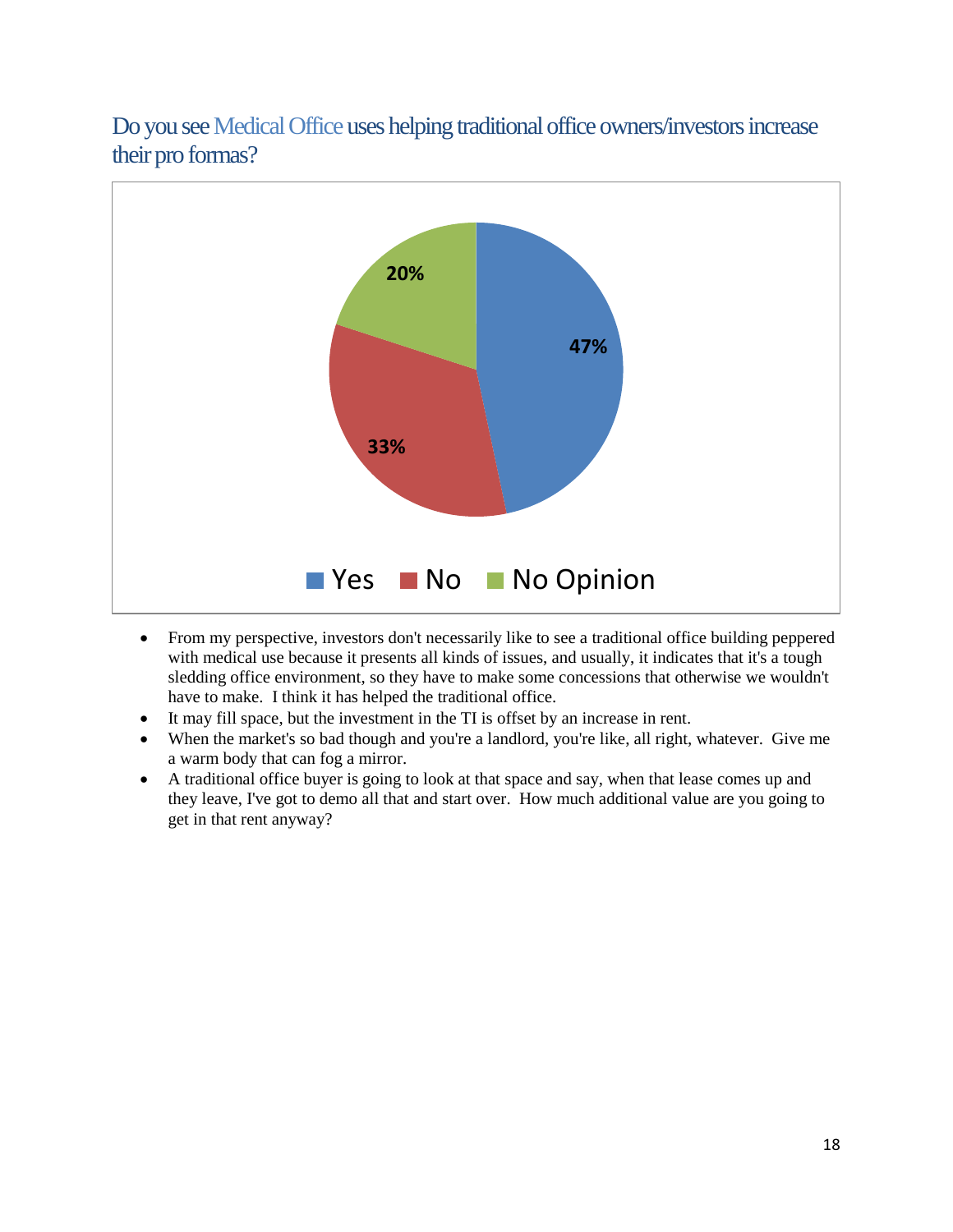

#### Where are Retail Vacancy Rates headed in the next three months?

- They're going down right now. We're down 4.8 percent. Rents are going up. We're starting to see rents back in the \$40.00 to \$50.00 in North Scottsdale.
- What are the nets? Seven bucks?
	- o They're actually only six bucks. The rents in Scottsdale are definitely going up. The rents are low in places like Mesa and Glendale. Those are kind of the C properties. All the A properties are probably back up in those \$30.00 rents again.
- What's the market vacancy overall? About 10.2?
	- o Somewhere in there. It was a lot of the unanchored strip stuff that everybody got in the game with and threw that up. That was the stuff that was dying and the stuff that wasn't maintained and was falling apart. It went back to the bank and there are weeds growing, all that stuff had to be worked through and brought back in to control. The right real estate - the pads, the redevelopment stuff, and the prices - really didn't change at all. The terms didn't get any easier. Those users, the new guys that came in, all the hamburger users, the Raising Canes, the Chick-Fil-A's and all the pad user guys who picked up their fees - they stepped in when the banks couldn't.
- Retail investors started buying these pads and getting into these corners that you've never seen before, like 44th and Camelback. All these crazy things that have reverted over to pad users. The great real estate, the infill real estate really didn't go down much. It was the outskirt stuff that didn't move at all and the banks really just didn't even hammer the owners because they didn't want to back out on the folks yet. That was kind of quiet and it sat there. It's the real C stuff that just sat out there and really got mistreated with the weather and the maintenance that drove everything down.
- Wait a minute. Isn't it counterintuitive when we have lower migration, we have a lower number of homes being built, we have the jobless rate or unemployment rate going up instead of going down, and retail vacancy is going down. What's going on?
	- o If you don't know how to cook, you still don't know how to cook. You just shop down. Instead of going to P.F. Changs, you go to the Chinese place around the corner; you don't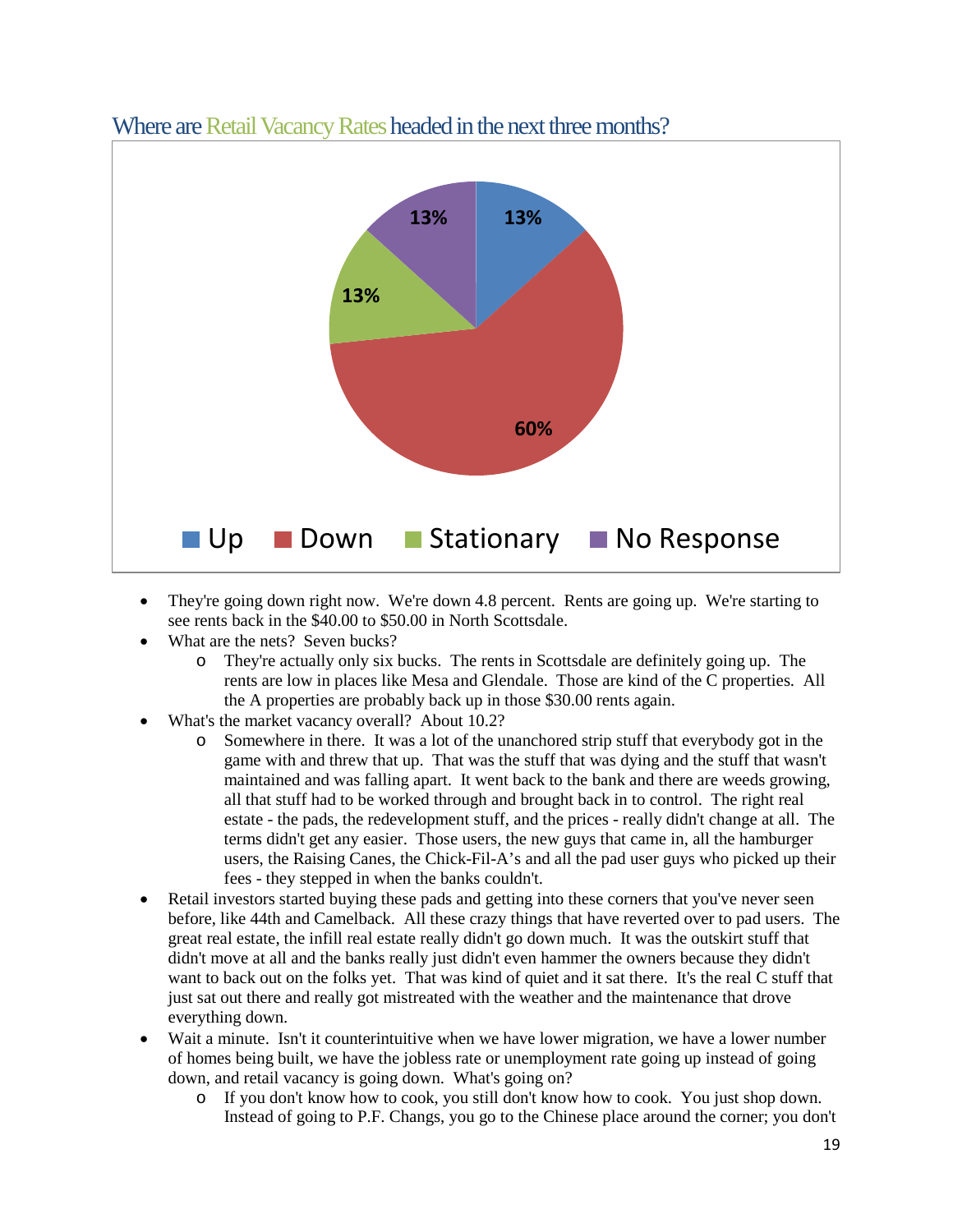go to William's Sonoma and buy a bunch of pots and pans. That kind of ideology still happens. You still go to the dry cleaner. You just don't go as much. You get pushed down out of Prestige Cleaners and you go down to the cleaner on the corner that gives you the smoking deal. That's more the Mom and Pop feel. That goes from nail salons to dog groomers to every small Mom and Pop guy that fills the center.

- The grocery store market with the whole Basha thing was just horrible, bad press and made everybody not feel good. Then we get the lift of WinCo coming in. That was a false start, but now they're here and they're opening stores. That feels better. Basha just named a new president, so that feels better. A smart guy. People still have to buy their groceries and do their deal. The Sprouts and the Whole Foods have come into the market because they're taking advantage of the vacancy. Town and Country, they would have never been able to touch that before, but now, they're happy to have them.
- Are you seeing more activity in infill than the perimeter? Absolutely.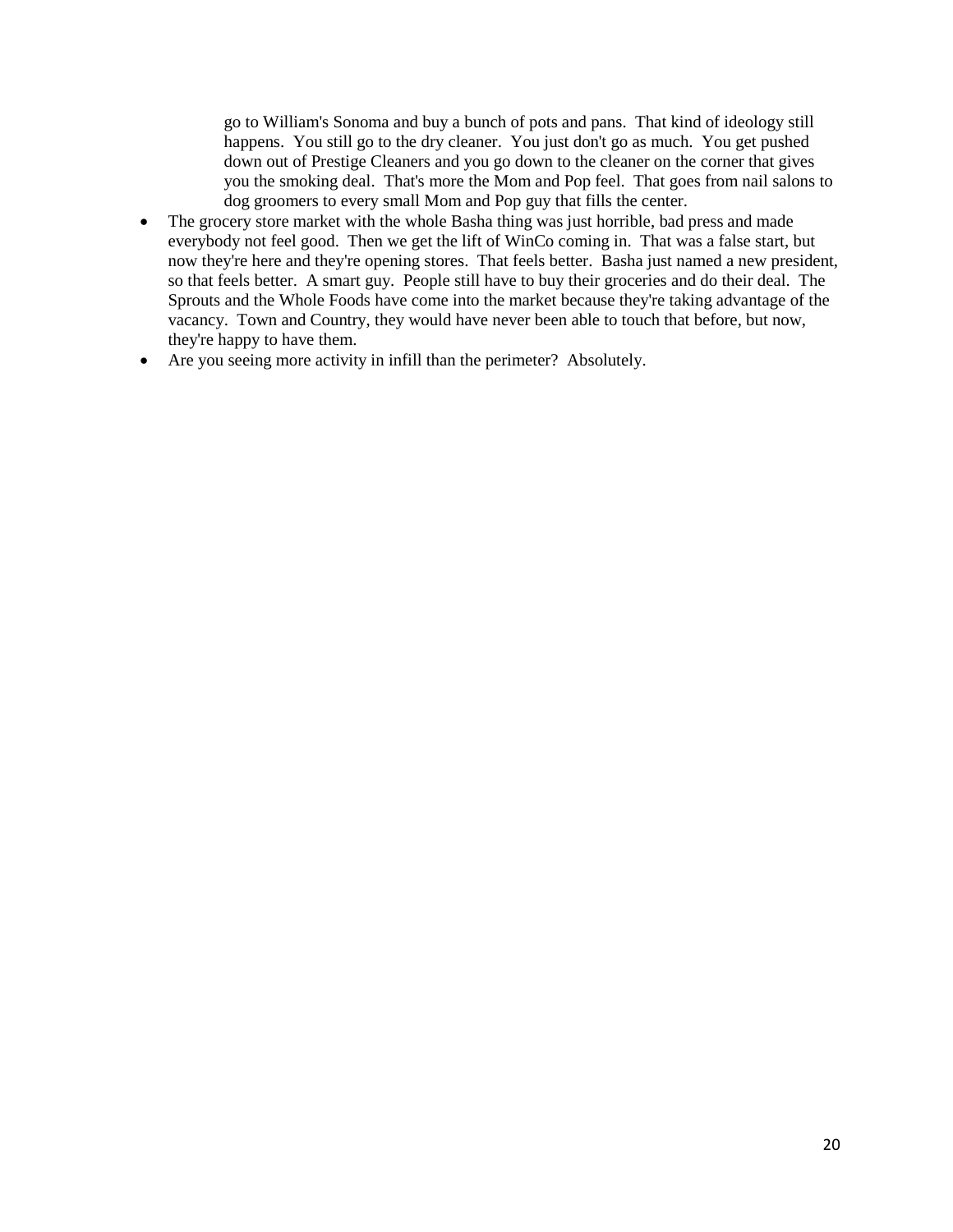

# Where are Retail Mall Rents headed in the next three months?

• Do we care?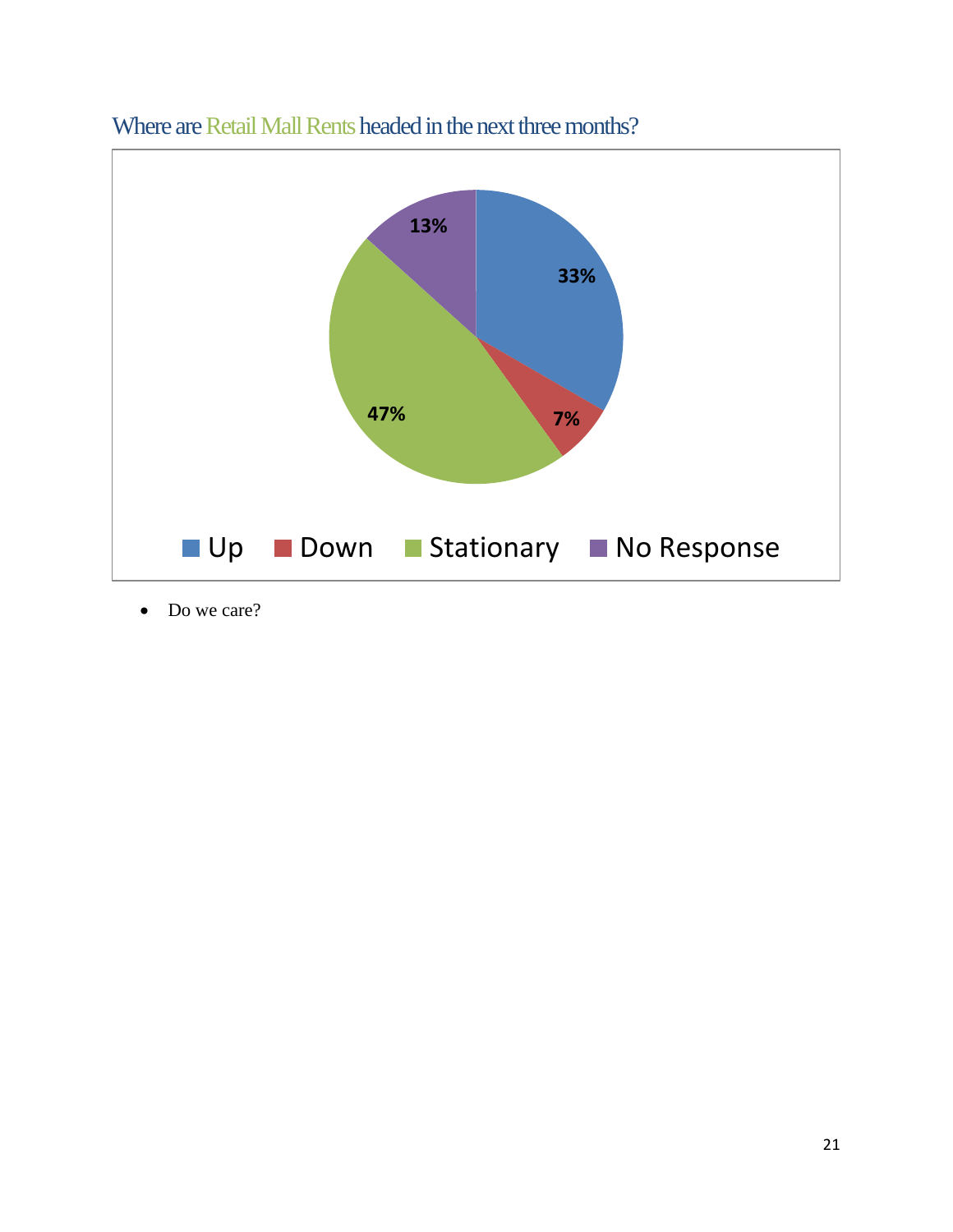

Where are Retail -Anchored Center Rents headed in the next three months?

• Retail anchor depends on where it's located, right? Because like was said earlier, Scottsdale is on fire.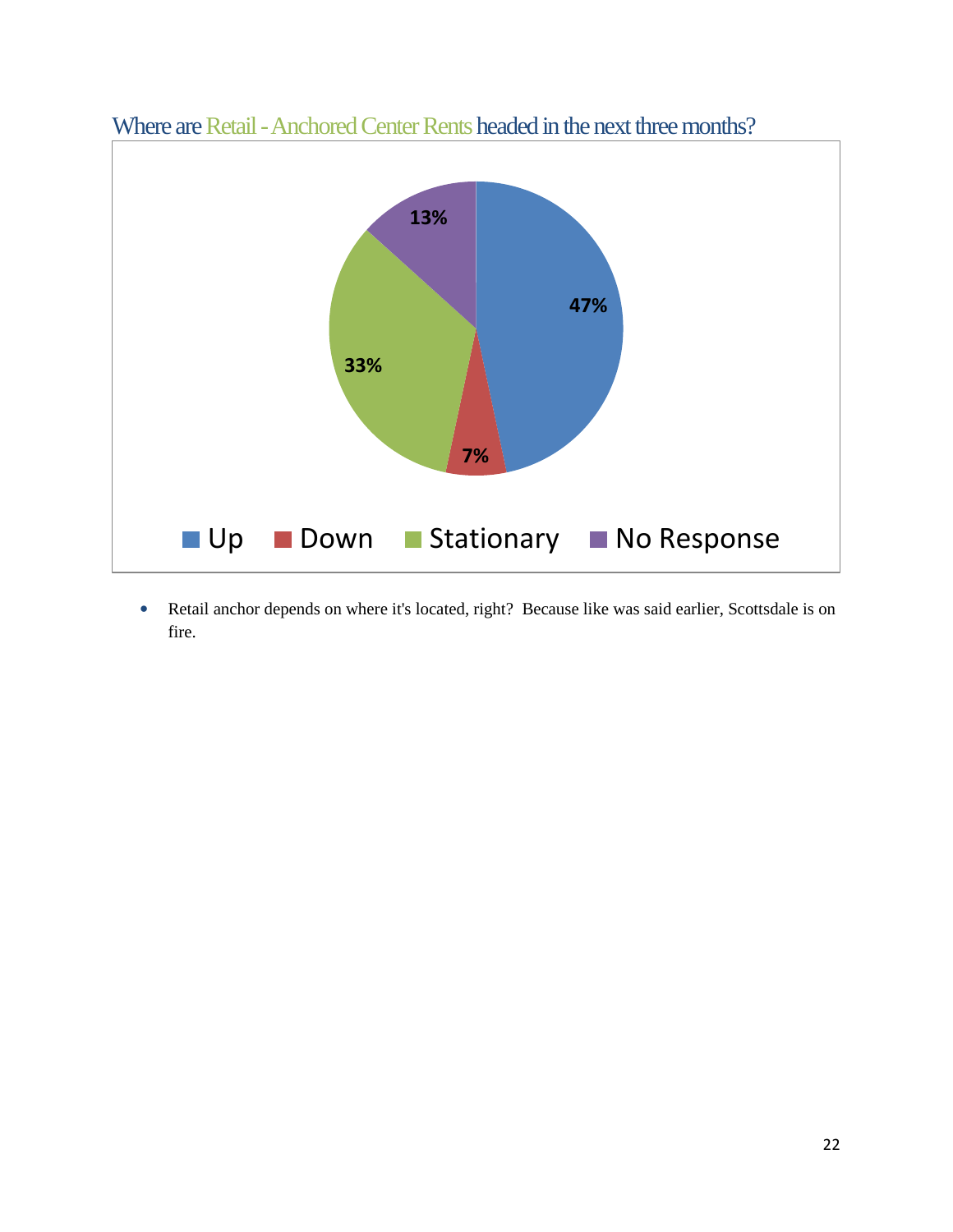

Where are Retail - Un-Anchored Center Rents headed in the next three months?

- Everybody's moving to the anchored stuff; out-parcel stuff, so they need to be redeveloped.
- It needs to be redeveloped. A lot of that stuff needs to be scraped and redeveloped.
- We got a lower basis now, so we can offer the lower rents.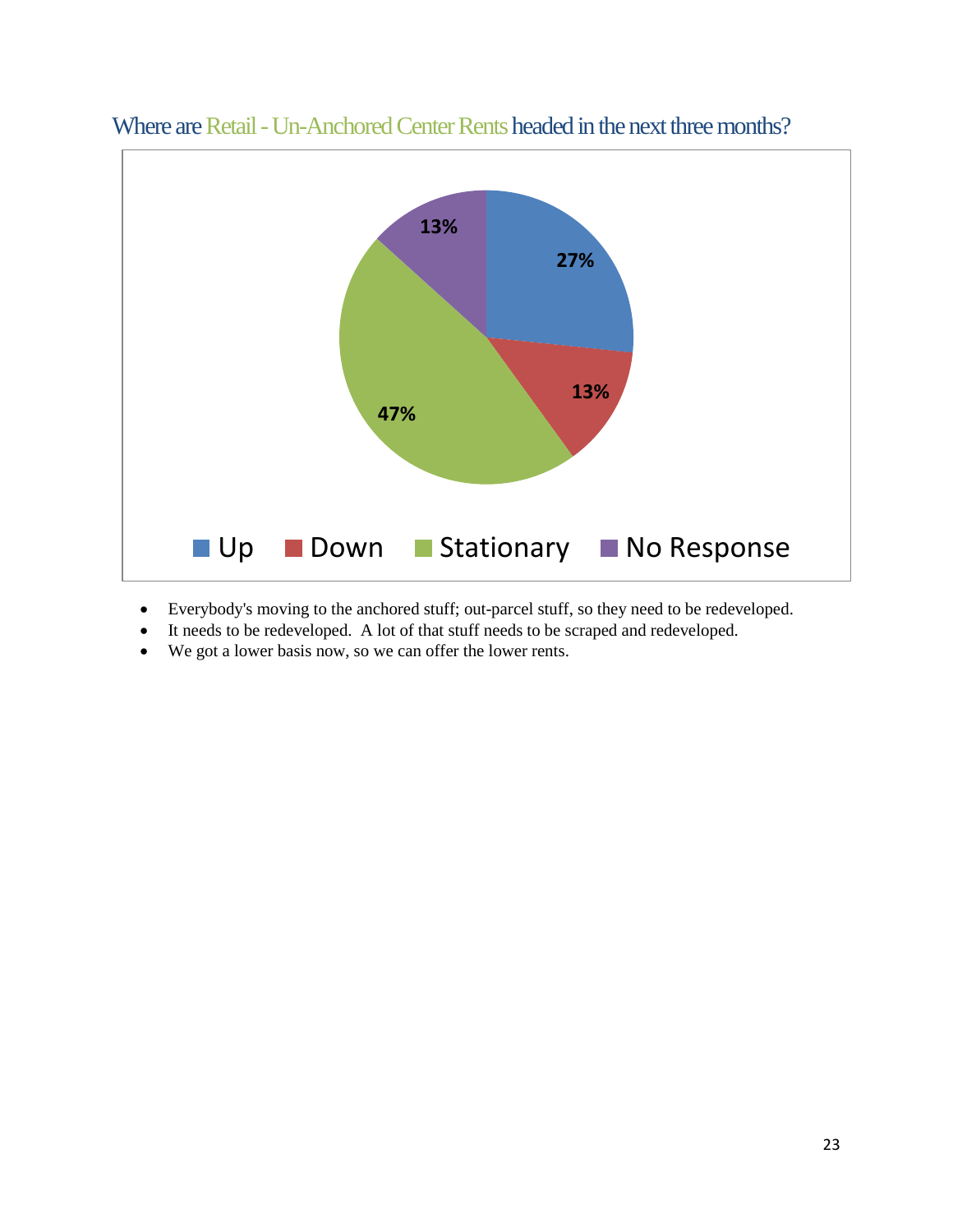Where are Retail - Big Box (over 25K square feet) Rents headed in the next three months?



- It's a big question mark where all the anchors go. Who's going to be the next Best Buy and who's going to step into that kind of arena? Who's going to compete with online stuff? I hate to say that. We've been talking about it since I've been in the business, but realistically, do you need bigger stores or more of them? Is there a lot more space available now that you can use at 10,000 feet that you used to need 25,000 to do?
- Do you really need to go in and showcase your wares so everybody else can go buy them online and then try to compete with a nontraditional retail use and still pay employees, cam charges, maintenance, blah-blah-blah, or do they just come in and look at your stuff and then go and buy it online? That's the real question.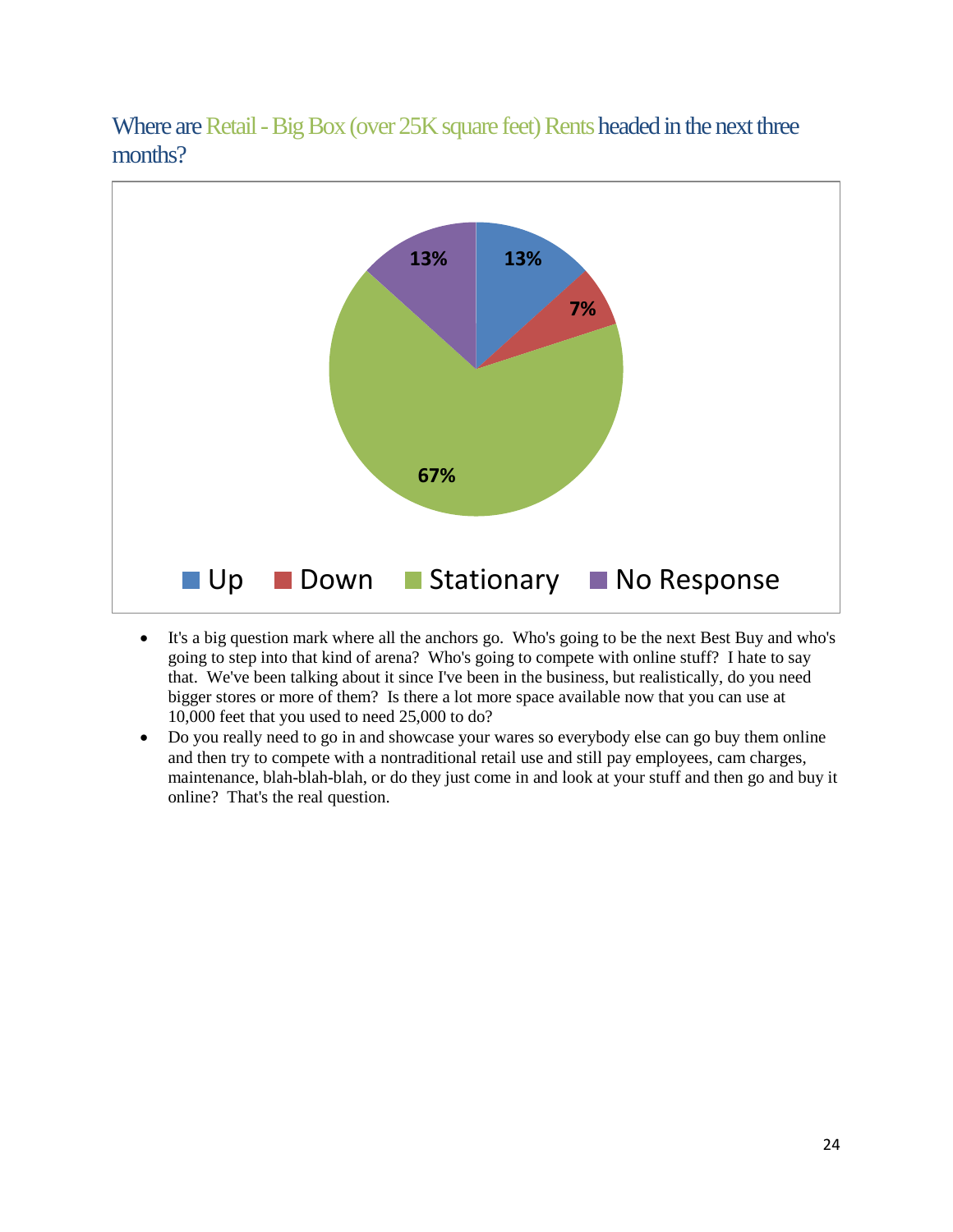

Where are Interest Rates for commercial loans headed in the next three months?

- Are they going up? Yeah, absolutely
- 12 weeks ago, we saw the comments about the whole notion of the Fed tampering with interest rates. I think if you look at the long-term average, the ten-year historical average is five percent. The 50-year average is five percent.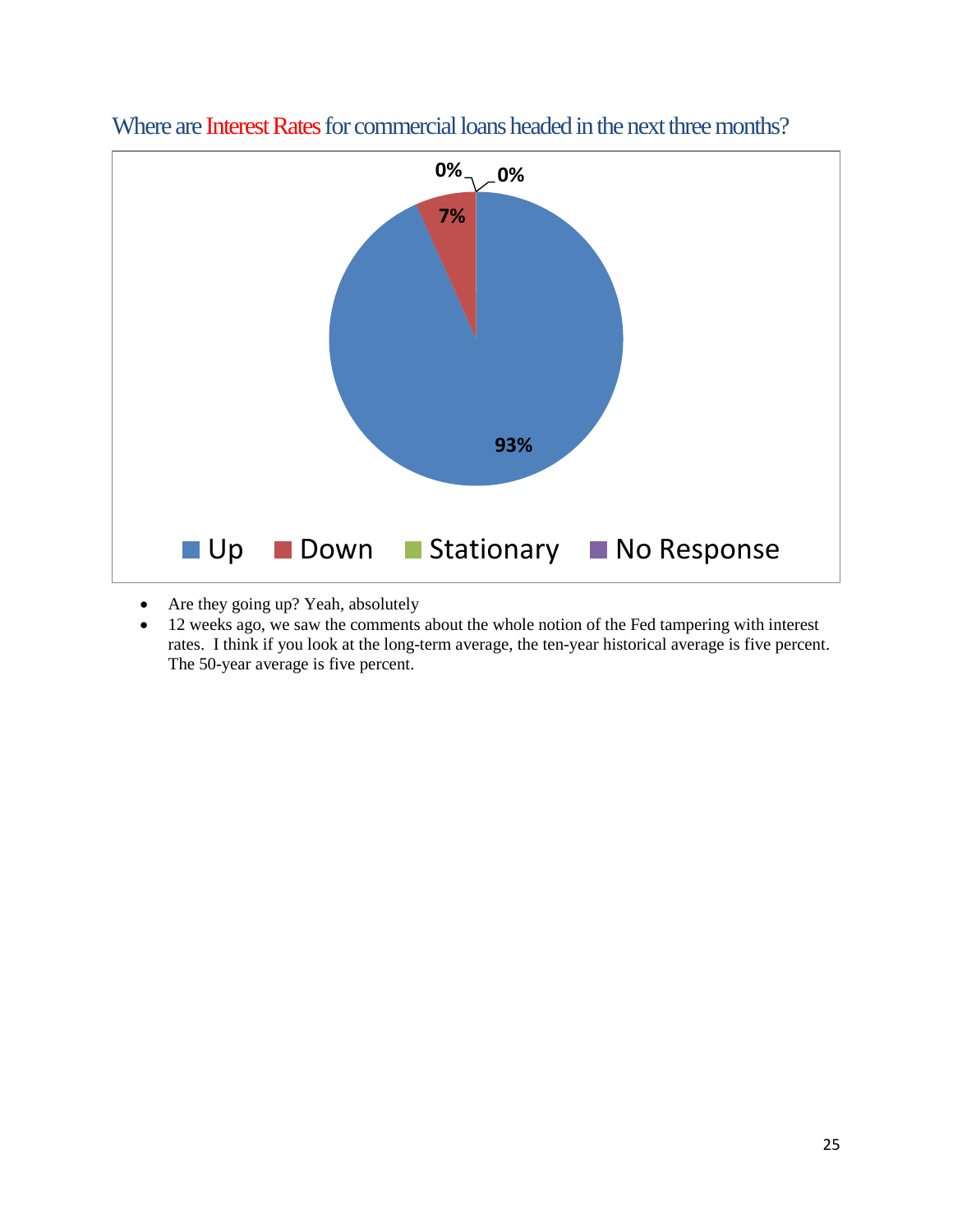

#### Where are Investor Returns headed in the next three months?

- The big question is whether there is more demand for investment than there is supply of investment product. With any increase in interest rates, will cap rates (Note: A "Cap Rate" is the rate of return on an investment property based on the expected income that the property will generate – the ratio between net operating income and purchase price) remain unchanged?
- I happen to believe that investors demand a certain return, and if their debt cost goes up, then they are going to pay a lower price. Sellers are going to accept a lower price. It depends on the product type and where you are, but I think in the next 90 days, with certain product types and classes, you'll see that standoff between buyer and seller. Sellers will have to blink and accept a lower price.
- The capital is clearly ahead of fundamentals.
- Investors are underwriting rent growth. We are feeding them and they are underwriting rent growth. We do not move a market, but they believe that rent growth is coming.
- The other issue too is that there is a lot of capital seeking a return. Pension funds are averaging one percent or less. A lot of wealthy individuals have money sitting in banks that are making no money. I have buddies all the time asking me to try to find a deal for them —they are making no returns. The question is will that keep yields low because there are no real yields anywhere else? There's a lot of foreign money coming in, especially into the gateway cities.
- We saw a group with foreign money on a tour a week or so ago. There is nowhere for them to put their money. They've been burned on Europe so many times. They don't want to put their money in Europe because they lose it there. They are friendly to America and they like it here.
- The one notion though in terms of the profile of investors is that we're not seeing the true core investor back. Only on a very select basis. It's really the value-add, which means they're looking for returns in the mid-teens, 15 to 17 percent leveraged returns.
- For a true value deal, we'll see 20-plus bidders. On stabilized, it's six or eight.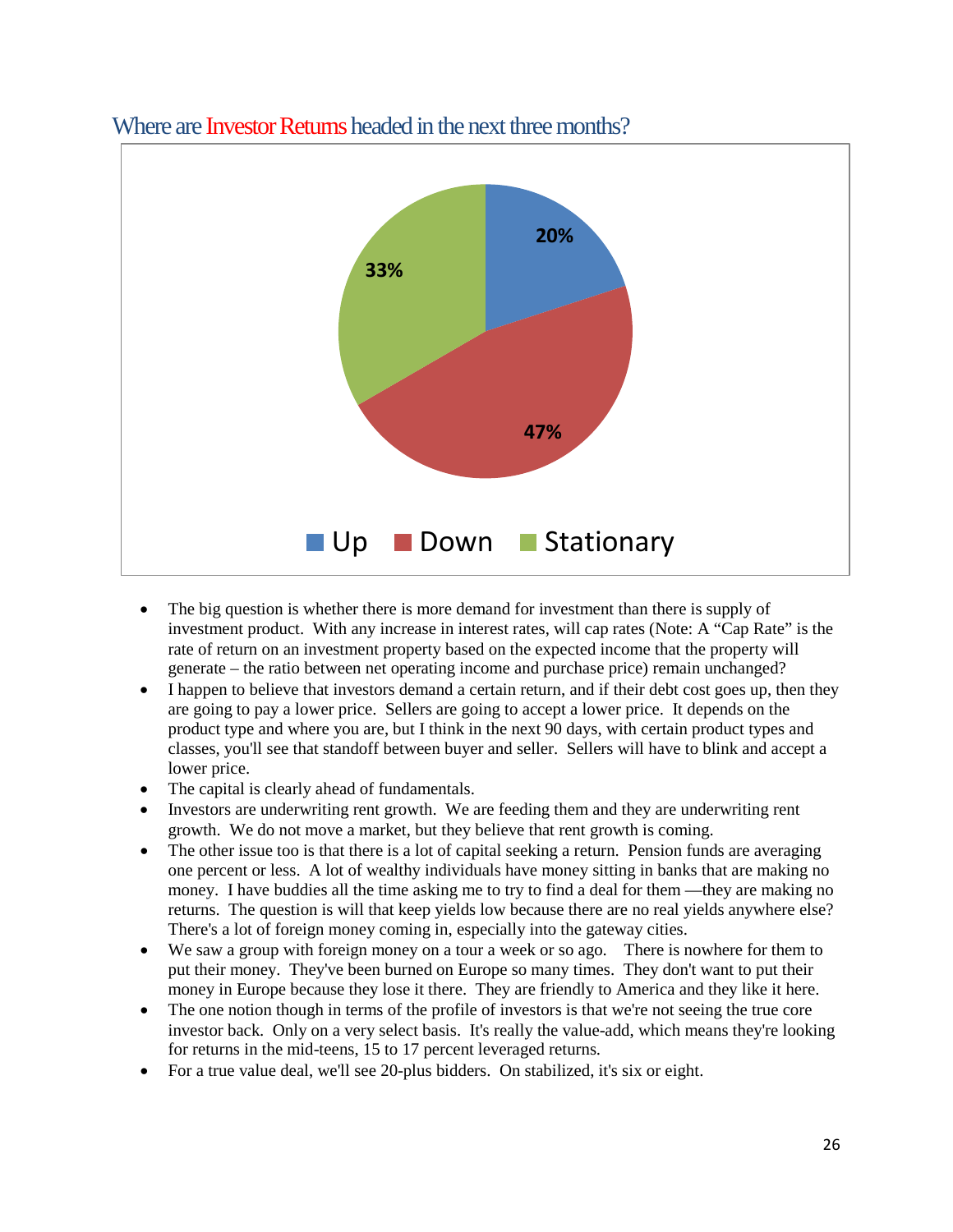



- Cap Rate compression is a big deal especially with interest rates going up, correct?
	- o It is a big deal, yes. I think if you are looking at true industrial it is great. Investors want industrial. They want big box. You may see continued marginal cap rate compression, particularly in the Inland Empire. Apartment product is very sensitive to debt. I don't see Cap Rate compression in office. I think office is coming back into favor among investors. Really, it will be the first quarter of 2014 or the first half of next year before we see what happens to yields and returns depending on cost of debt.
- If interest rates don't rise, although it was said that they are going to rise in the fourth quarter, we're okay with cap rates. It will pretty much stay consistent. As soon as interest rates go up, are cap rates going to fall?
	- o That's my belief, but there's one school of investors that believe there's so little product and there's so much capital that the supply/demand imbalance will keep cap rates and yields in check.
	- o It's all a function of the cost of capital. Whoever has the lowest cost of capital, their equity will win the bid at the end of the day because they can underwrite to a slightly lower returns - this means they can overpay. You look in the Camelback Corridor at \$176 per square foot when replacement is easily \$350 in a very constrained submarket.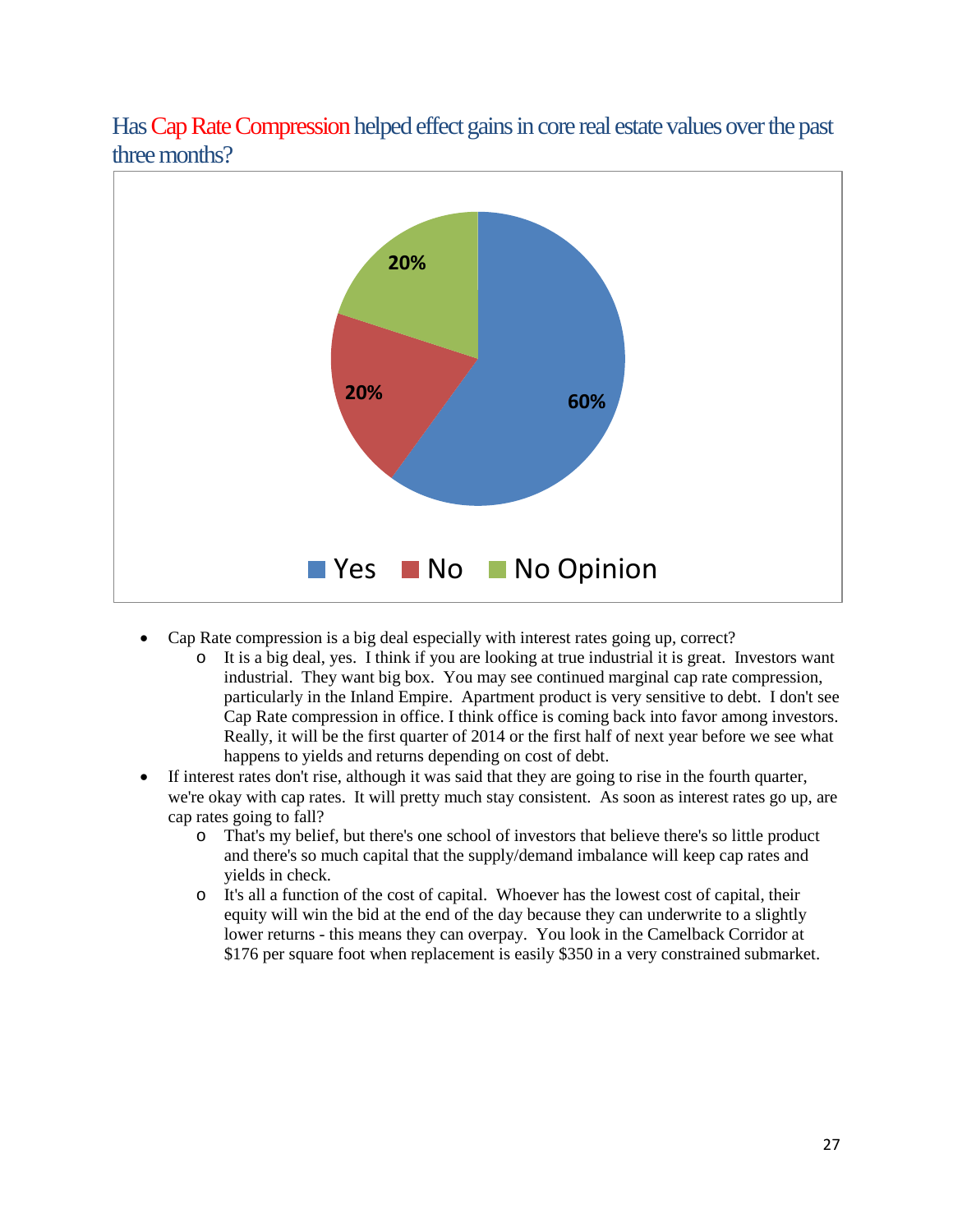

## Will Cap Rate Compression continue in the fourth quarter of this year?

- I think we are starting to see some anecdotal evidence of this starting to benefit commercial, right before the ten-year backed out. Title companies starting to talk about expanding. Once rates moved they almost doubled from where they were.
- As the ten-year rate started to move, all that went out the window. Example is as that Title companies that were going to do longer-term deals went to one-year deals to see what happens. Like we were saying earlier, in industrial real estate because of the uncertainty. I think rates backing up affected commercial real estate. I don't think in the short term it is helping commercial. I think over the next 12 to 24 months, it will, but short term, it will not.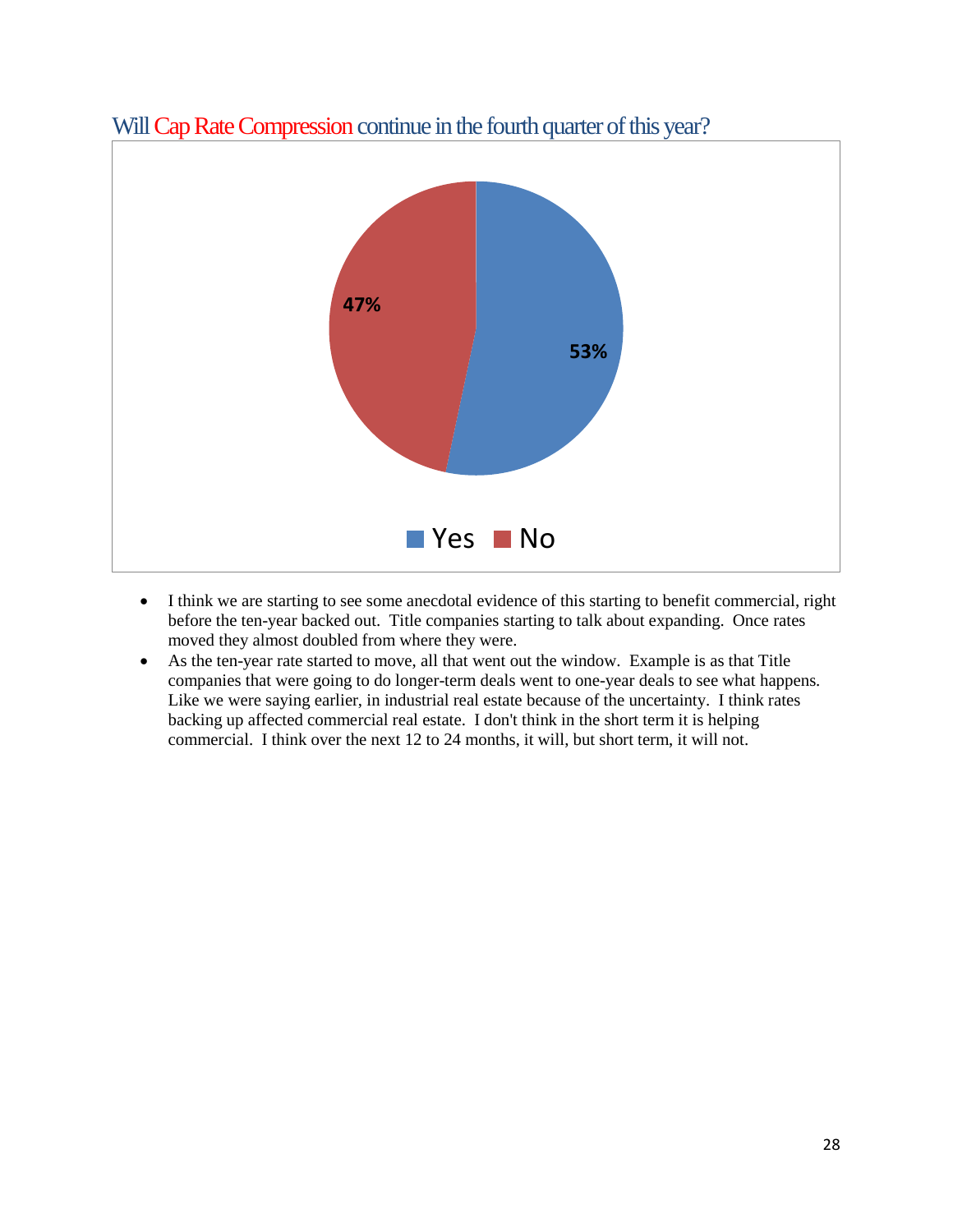

Is the tight inventory for homes on the market affecting the commercial side at all?

- Fourth quarter it will probably not impact commercial, but it will eventually.
- Not yet, but it will. We don't have enough labor pool, actually, here in Phoenix. That's a whole other discussion.